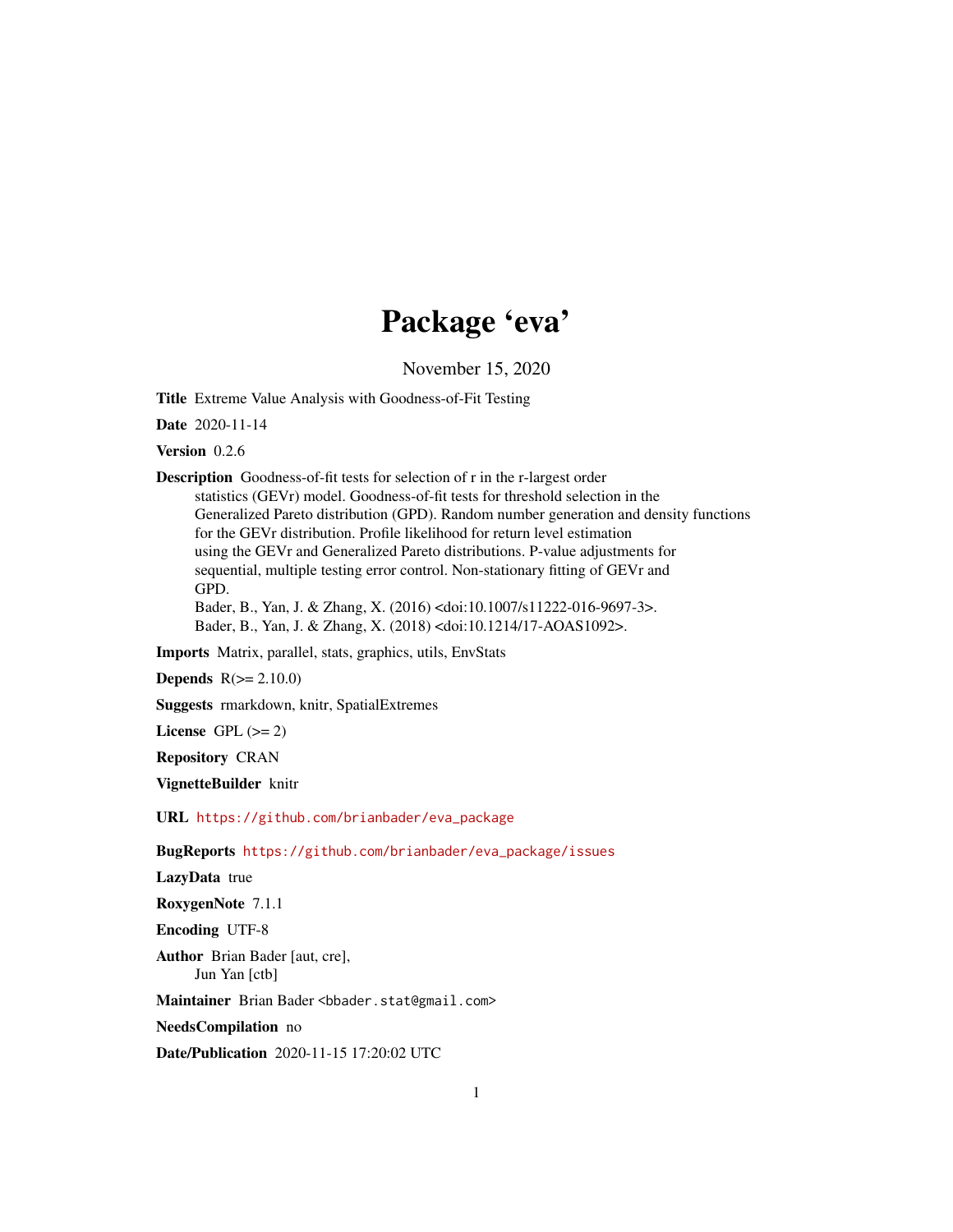# <span id="page-1-0"></span>R topics documented:

|       |  |  |  |  |  |  |  |  |  |  |  |  |  |  |  |  |  | $\overline{2}$ |
|-------|--|--|--|--|--|--|--|--|--|--|--|--|--|--|--|--|--|----------------|
|       |  |  |  |  |  |  |  |  |  |  |  |  |  |  |  |  |  | $\overline{4}$ |
|       |  |  |  |  |  |  |  |  |  |  |  |  |  |  |  |  |  | 5              |
|       |  |  |  |  |  |  |  |  |  |  |  |  |  |  |  |  |  | 6              |
|       |  |  |  |  |  |  |  |  |  |  |  |  |  |  |  |  |  | $\overline{7}$ |
|       |  |  |  |  |  |  |  |  |  |  |  |  |  |  |  |  |  | -8             |
|       |  |  |  |  |  |  |  |  |  |  |  |  |  |  |  |  |  |                |
|       |  |  |  |  |  |  |  |  |  |  |  |  |  |  |  |  |  |                |
|       |  |  |  |  |  |  |  |  |  |  |  |  |  |  |  |  |  |                |
|       |  |  |  |  |  |  |  |  |  |  |  |  |  |  |  |  |  |                |
|       |  |  |  |  |  |  |  |  |  |  |  |  |  |  |  |  |  |                |
|       |  |  |  |  |  |  |  |  |  |  |  |  |  |  |  |  |  |                |
|       |  |  |  |  |  |  |  |  |  |  |  |  |  |  |  |  |  |                |
|       |  |  |  |  |  |  |  |  |  |  |  |  |  |  |  |  |  |                |
|       |  |  |  |  |  |  |  |  |  |  |  |  |  |  |  |  |  |                |
|       |  |  |  |  |  |  |  |  |  |  |  |  |  |  |  |  |  |                |
|       |  |  |  |  |  |  |  |  |  |  |  |  |  |  |  |  |  |                |
|       |  |  |  |  |  |  |  |  |  |  |  |  |  |  |  |  |  |                |
|       |  |  |  |  |  |  |  |  |  |  |  |  |  |  |  |  |  |                |
|       |  |  |  |  |  |  |  |  |  |  |  |  |  |  |  |  |  | 25             |
|       |  |  |  |  |  |  |  |  |  |  |  |  |  |  |  |  |  |                |
|       |  |  |  |  |  |  |  |  |  |  |  |  |  |  |  |  |  |                |
|       |  |  |  |  |  |  |  |  |  |  |  |  |  |  |  |  |  |                |
|       |  |  |  |  |  |  |  |  |  |  |  |  |  |  |  |  |  |                |
|       |  |  |  |  |  |  |  |  |  |  |  |  |  |  |  |  |  |                |
|       |  |  |  |  |  |  |  |  |  |  |  |  |  |  |  |  |  |                |
| Index |  |  |  |  |  |  |  |  |  |  |  |  |  |  |  |  |  | 33             |

eva *eva: Extreme Value Analysis with Goodness-of-Fit Testing*

# Description

The focus of this package is to provide much needed automated diagnostic tools (in the form of statistical hypothesis testing) to extreme value models. Other useful functionality is efficient and user-friendly non-stationary model fitting, profile likelihood confidence intervals, data generation in the r-largest order statistics model (GEVr), and ordered p-value multiplicity adjustments. Also, all routines are implemented to efficiently handle the near-zero shape parameter, which may cause numerical issues in other packages. Functions can be roughly assigned to the following topics: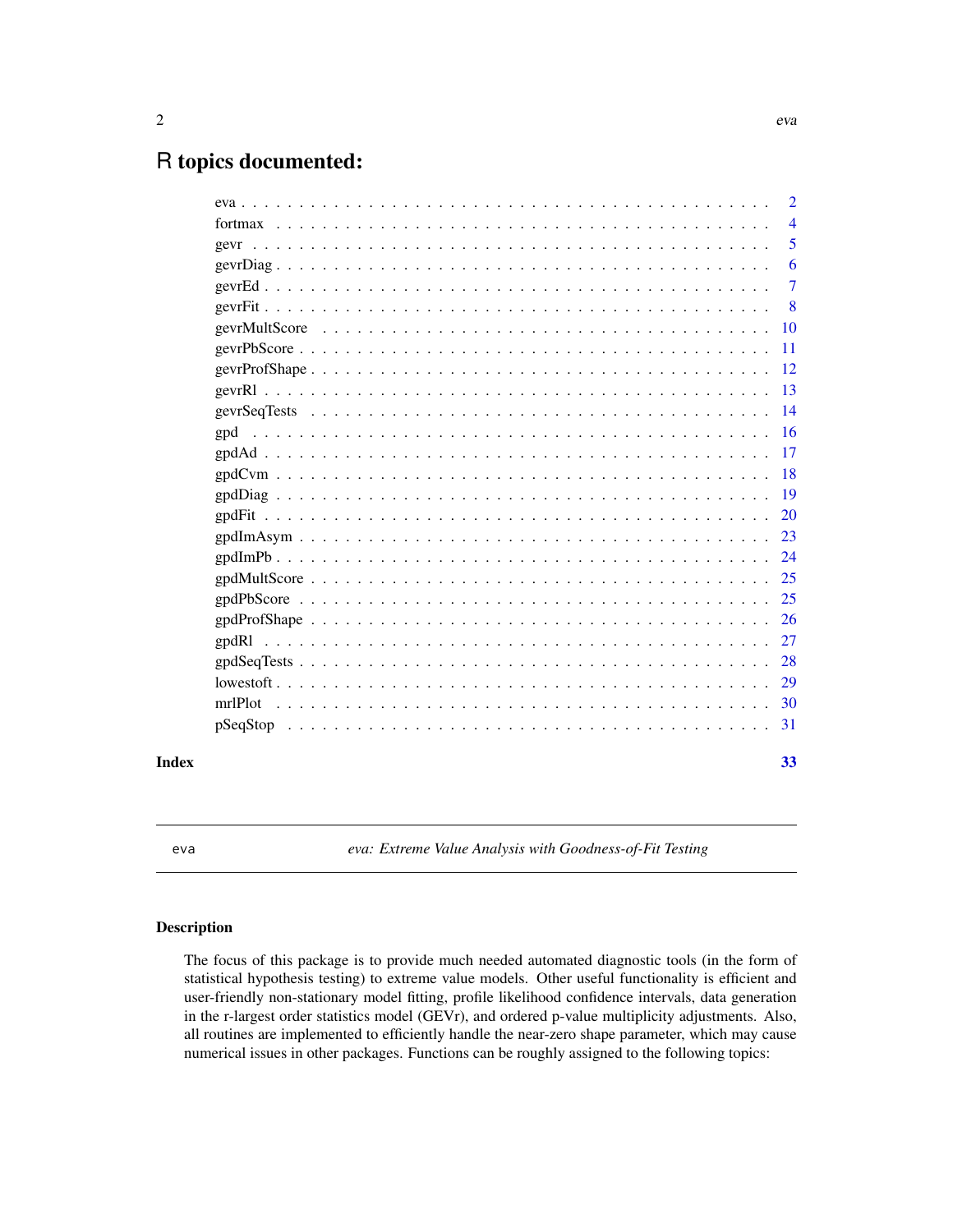#### <span id="page-2-0"></span>Formal (Automated) Goodness-of-Fit Testing

[gevrSeqTests](#page-13-1) is a wrapper function that performs sequential testing for r in the GEVr distribution, with adjusted p-values. It can implement three tests:

[gevrEd](#page-6-1) An entropy difference test, which uses an asymptotic normal central limit theorem result. [gevrPbScore](#page-10-1) A score test, implemented using parametric bootstrap and can be run in parallel. [gevrMultScore](#page-9-1) An asymptotic approximation to the score test (computationally efficient).

[gpdSeqTests](#page-27-1) is a wrapper function that performs sequential testing for thresholds in the Generalized Pareto distribution (GPD), with adjusted p-values. It can implement the following (six) tests:

- [gpdAd](#page-16-1) The Anderson-Darling test, with log-linear interpolated p-values. Can also be bootstrapped (with a parallel option).
- [gpdCvm](#page-17-1) The Cramer-Von Mises test, with log-linear interpolated p-values. Can also be bootstrapped (with a parallel option).
- [gpdImAsym](#page-22-1) An asymptotic information matrix test, with bootstrapped covariance estimates.
- [gpdImPb](#page-23-1) A full bootstrap version of information matrix test, with bootstrapped covariance estimates and critical values.

[gpdPbScore](#page-24-1) A score test, implemented using parametric bootstrap and can be run in parallel.

[gpdMultScore](#page-24-2) An asymptotic approximation to the score test (computationally effciient).

[pSeqStop](#page-30-1) A simple function that reads in raw, ordered p-values and returns two sets that adjust for the familywise error rate and false discovery rate.

#### Data generation and model fitting

All the functions in this section (and package) efficiently handle a near-zero value of the shape parameter, which can cause numerical instability in similar functions from other packages. See the vignette for an example.

Data generation, density, quantile, and distribution functions can handle non-stationarity and vectorized inputs.

[gevr](#page-4-1) Data generation and density function for the GEVr distribution, with distribution function and quantile functions available for GEV1 (block maxima).

[gpd](#page-15-1) Data generation, distribution, quantile, and density functions for the GPD distribution.

[gevrFit](#page-7-1) Non-stationary fitting of the GEVr distribution, with the option of maximum product spacings estimation when  $r=1$ . Uses formula statements for user friendliness and automatically centers/scales covariates when appropriate to speed up optimization.

[gpdFit](#page-19-1) Non-stationary fitting of the GP distribution, with same options and implementation as 'gevrFit'. Allows non-stationary threshold to be used.

[gevrProfShape](#page-11-1) Profile likelihood estimation for the shape parameter of the stationary GEVr distribution.

[gpdProfShape](#page-25-1) Profile likelihood estimation for the shape parameter of the stationary GP distribution.

[gevrRl](#page-12-1) Profile likelihood estimation for return levels of the stationary GEVr distribution.

[gpdRl](#page-26-1) Profile likelihood estimation for return levels of the stationary GP distribution.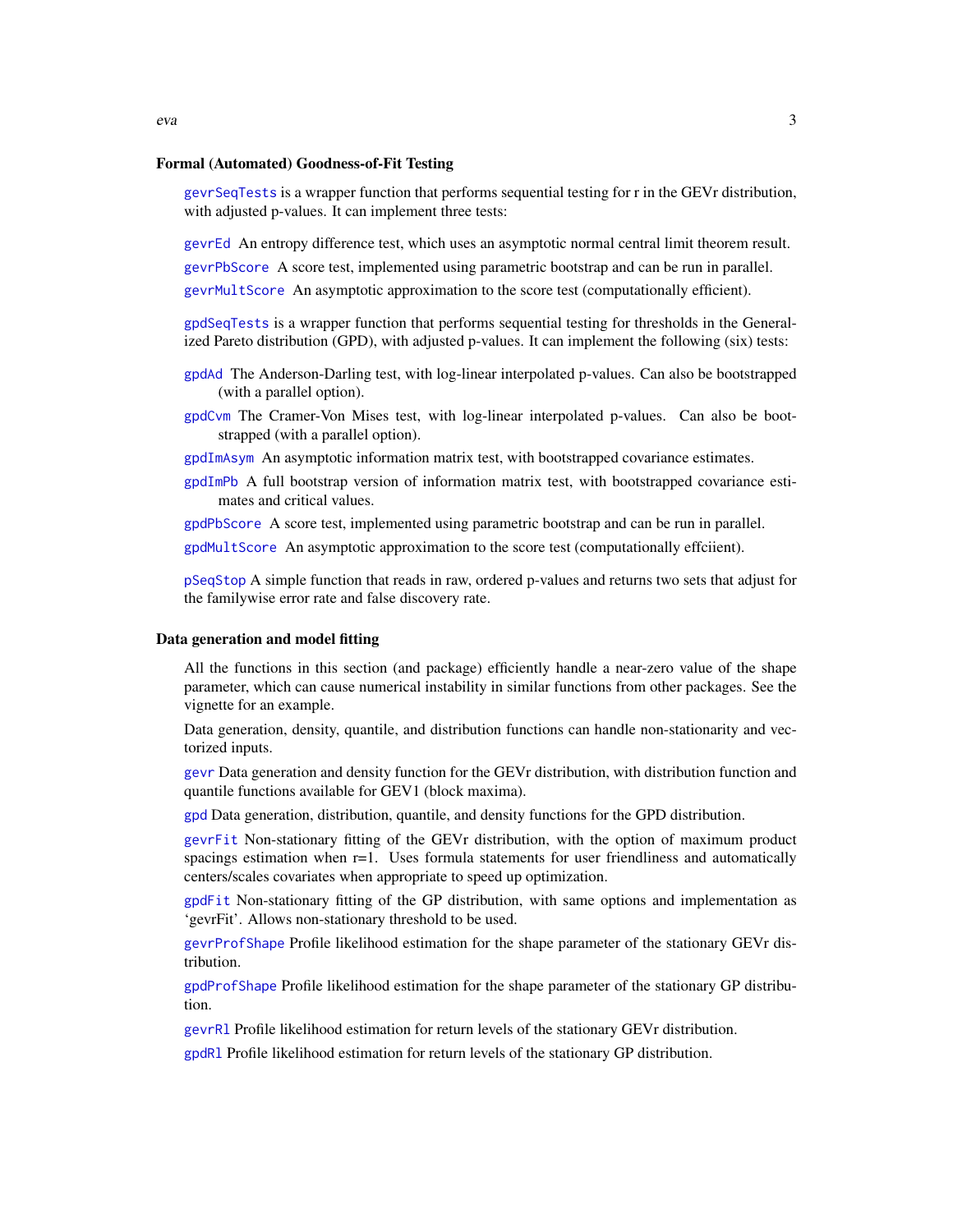#### <span id="page-3-0"></span>Visual Diagnostics

[gevrDiag](#page-5-1), [gpdDiag](#page-18-1) Diagnostic plots for a fit to the GEVr (GP) distribution. For stationary models, return level, density, quantile, and probability plots are returned. For non-stationary models, residual quantile, residual probability, and residuals versus covariate plots are returned.

[mrlPlot](#page-29-1) Plots the empirical mean residual life, with confidence intervals. Visual diagnostic tool to choose a threshold for exceedances.

#### Data

[fortmax](#page-3-1) Top ten annual precipitation events (inches) for one rain gauge in Fort Collins, Colorado from 1900 through 1999.

[lowestoft](#page-28-1) Top ten annual sea levels at the LoweStoft station tide gauge from 1964 - 2014.

<span id="page-3-1"></span>fortmax *Top Ten Annual Precipitation: Fort Collins, Colorado*

#### **Description**

Top ten annual precipitation events (inches) for one rain gauge in Fort Collins, Colorado from 1900 through 1999. See Katz et al. (2002) Sec. 2.3.1 for more information and analyses.

#### Usage

data(fortmax)

#### Format

A data frame with 100 observations. Each year is considered an observation, with the top ten annual precipitation events.

#### Source

Colorado Climate Center, Colorado State University. This is the original data source containing the daily precipitation data.

# References

Katz, R. W., Parlange, M. B. and Naveau, P. (2002) Statistics of extremes in hydrology. Advances in Water Resources, 25, 1287-1304.

```
data(fortmax)
y \leftarrow fortmax[, -1]
gevrSeqTests(y, method = "ed")
```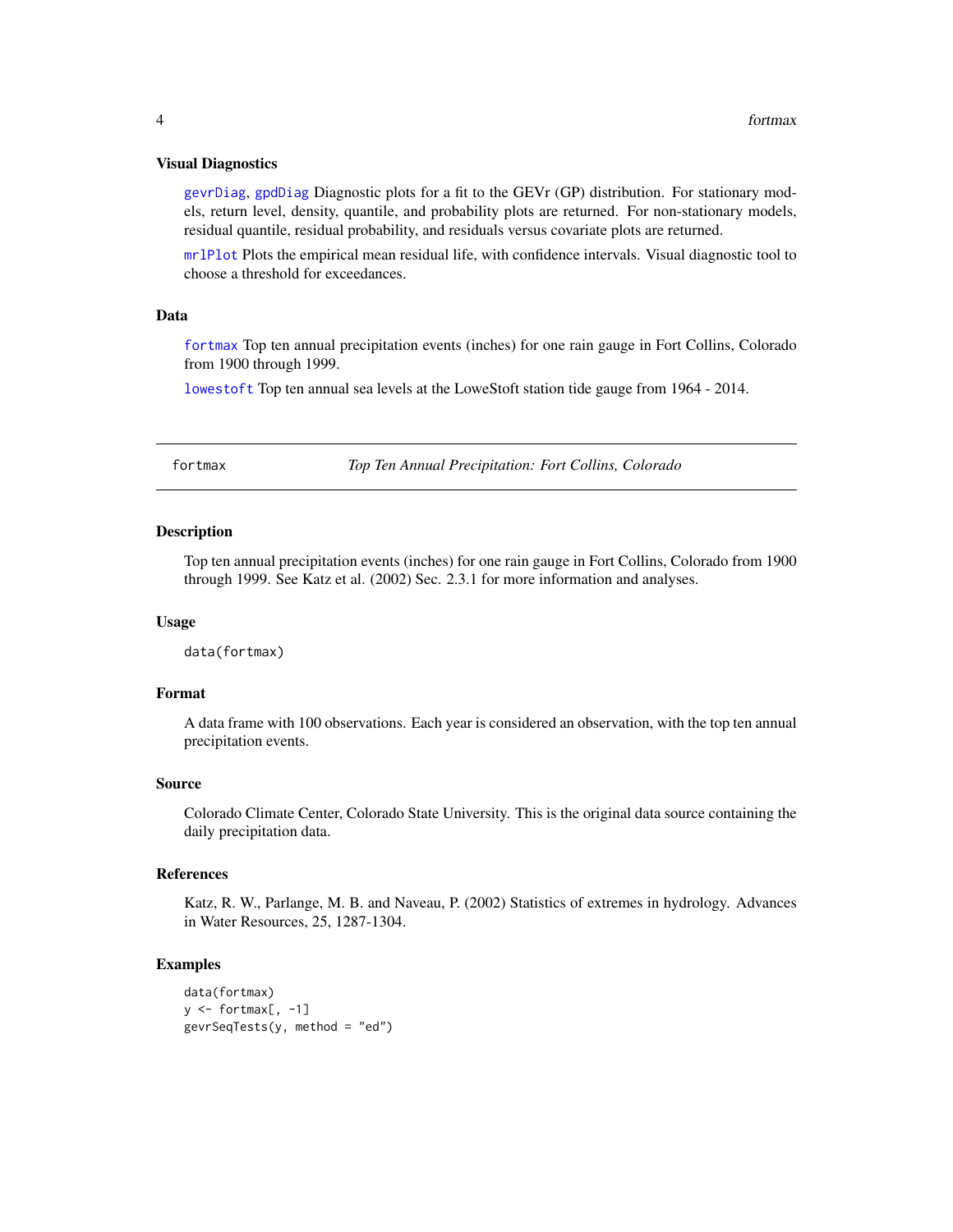#### <span id="page-4-1"></span><span id="page-4-0"></span>Description

Random number generation (rgevr) and density (dgevr) functions for the GEVr distribution with parameters loc, scale, and shape. Also, quantile function (qgev) and cumulative distribution function (pgev) for the GEV1 distribution.

# Usage

```
dgevr(x, loc = 0, scale = 1, shape = 0, log.d = FALSE)
rgevr(n, r, loc = 0, scale = 1, shape = 0)
qgev(p, loc = 0, scale = 1, shape = 0, lower.tail = TRUE, log.p = FALSE)
pgev(q, loc = 0, scale = 1, shape = 0, lowertail = TRUE, <math>log.p = FALSE)
```
#### Arguments

| $\mathsf{x}$      | Vector or matrix of observations. If x is a matrix, each row is taken to be a new              |
|-------------------|------------------------------------------------------------------------------------------------|
|                   | observation.                                                                                   |
| loc, scale, shape |                                                                                                |
|                   | Location, scale, and shape parameters. Can be vectors, but the lengths must be<br>appropriate. |
| log.d             | Logical: Whether or not to return the log density. (FALSE by default)                          |
| n                 | Number of observations                                                                         |
| $\mathsf{r}$      | Number of order statistics for each observation.                                               |
| p                 | Vector of probabilities.                                                                       |
| lower.tail        | Logical: If TRUE (default), probabilities are $P[X \le x]$ otherwise, $P[X > x]$ .             |
| log.p             | Logical: If TRUE, probabilities $p$ are given as $log(p)$ . (FALSE by default)                 |
| q                 | Vector of quantiles.                                                                           |
|                   |                                                                                                |

# Details

GEVr data (in matrix x) should be of the form  $x[i, 1] > x[i, 2] > \cdots > x[i, r]$  for each observation  $i = 1, \ldots, n$ . Note that currently the quantile and cdf functions are only for the GEV1 distribution. The GEVr distribution is also known as the r-largest order statistics model and is a generalization of the block maxima model (GEV1). The density function is given by

$$
f_r(x_1, x_2, ..., x_r | \mu, \sigma, \xi) = \sigma^{-r} \exp \left\{ - (1 + \xi z_r)^{-\frac{1}{\xi}} - \left(\frac{1}{\xi} + 1\right) \sum_{j=1}^r \log(1 + \xi z_j) \right\}
$$

for some location parameter  $\mu$ , scale parameter  $\sigma > 0$ , and shape parameter  $\xi$ , where  $x_1 > \cdots >$  $x_r, z_j = (x_j - \mu)/\sigma$ , and  $1 + \xi z_j > 0$  for  $j = 1, \ldots, r$ . When  $r = 1$ , this distribution is exactly the GEV distribution.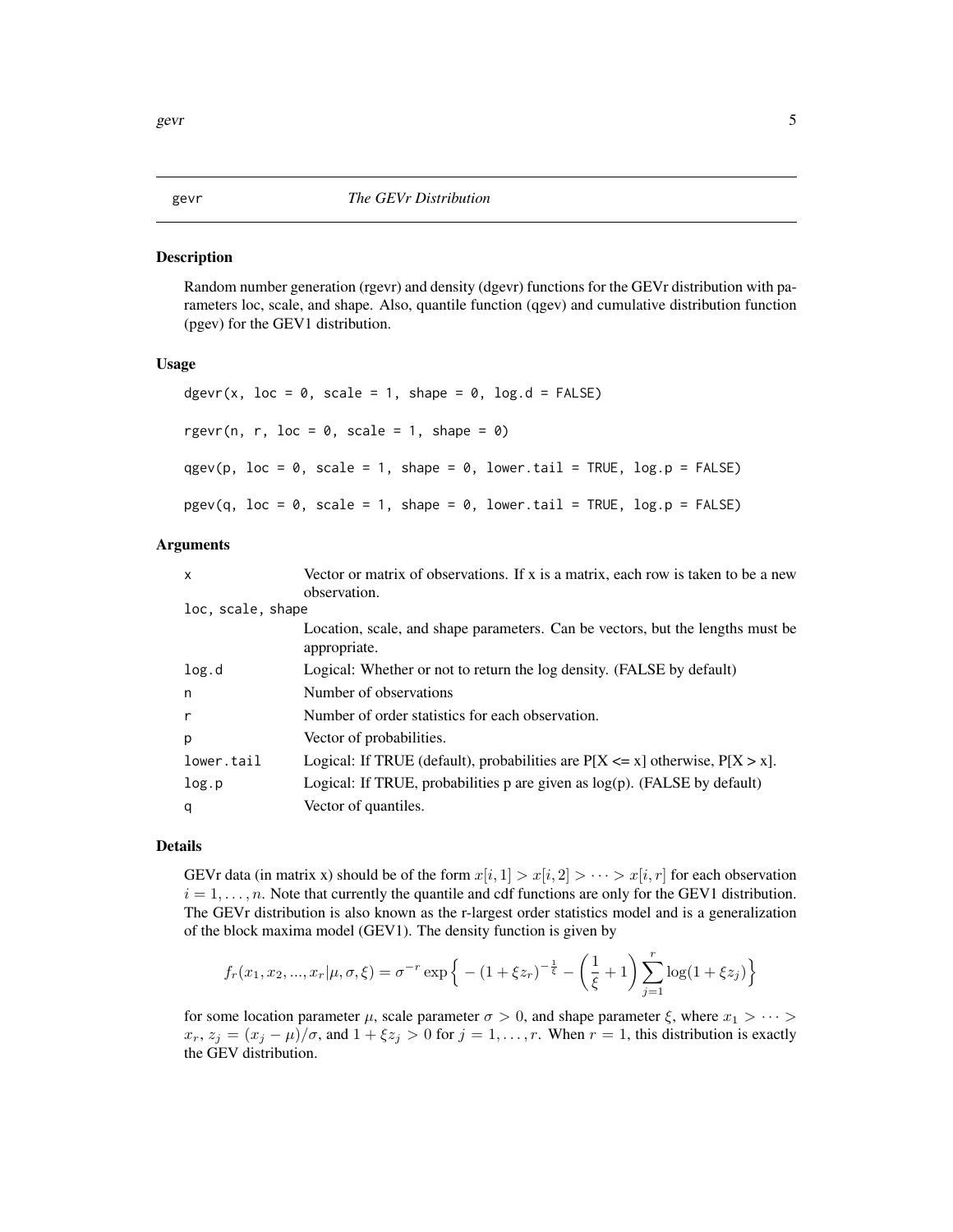# <span id="page-5-0"></span>References

Coles, S. (2001). An introduction to statistical modeling of extreme values (Vol. 208). London: Springer.

#### Examples

```
# Plot the densities of the heavy and bounded upper tail forms of GEVr
set.seed(7)
dat1 <- rgevr(1000, 1, loc = 0, scale = 1, shape = 0.25)
dat2 <- rgevr(1000, 1, loc = 0, scale = 1, shape = -0.25)
hist(dat1, col = rgb(1, 0, 0, 0.5), xlim = c(-5, 10), ylim = c(0, 0.4),
     main = "Histogram of GEVr Densities", xlab = "Value", freq = FALSE)
hist(dat2, col = rgb(0, 0, 1, 0.5), add = TRUE, freq = FALSE)
box()
# Generate sample with decreasing trend in location parameter
x \leq - rgevr(10, 2, loc = 10:1, scale = 1, shape = 0.1)
dgevr(x, loc = 10:1, scale = 10:1, shape = 0.1)
# Incorrect parameter specifications
## Not run:
rgevr(10, 2, loc = 5:8, scale = 1, shape = 0.1)
rgevr(1, 2, loc = 5:8, scale = 1:2, shape = 0.1)
## End(Not run)
```
<span id="page-5-1"></span>gevrDiag *Diagnostic plots for a fit to the GEVr distribution.*

# Description

Diagnostic plots for a fit to the GEVr distribution.

#### Usage

```
gevrDiag(z, conf = 0.95, method = c("delta", "profile"))
```
#### Arguments

|        | A class object returned from 'gevrFit'.                                                                                                                             |
|--------|---------------------------------------------------------------------------------------------------------------------------------------------------------------------|
| conf   | Confidence level used in the return level plot.                                                                                                                     |
| method | The method to compute the return level confidence interval - either delta method<br>(default) or profile likelihood. Choosing profile likelihood may be quite slow. |

#### Details

In certain cases the quantile plot may fail, because it requires solving a root equation. See the references for details.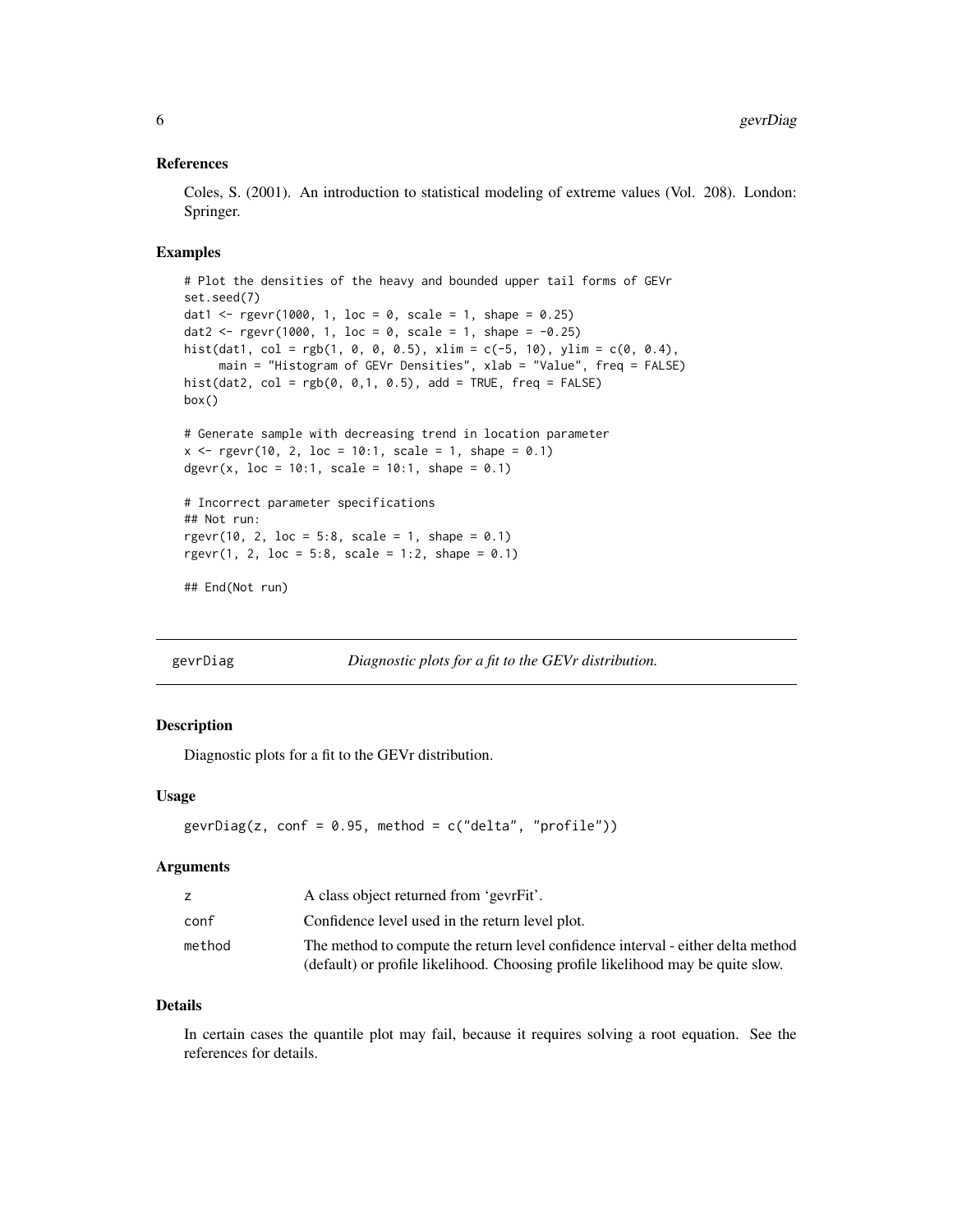#### <span id="page-6-0"></span> $gev$ FEd $\qquad \qquad$

#### Value

For stationary models, provides return level plot and density, probability, and quantile plots for each marginal order statistic. The overlaid density is the 'true' marginal density for the estimated parameters. For nonstationary models, provides residual probability and quantile plots. In addition, nonstationary models provide plots of the residuals vs. the parameter covariates.

# References

Tawn, J. A. (1988). An extreme-value theory model for dependent observations. Journal of Hydrology, 101(1), 227-250.

Smith, R. L. (1986). Extreme value theory based on the r largest annual events. Journal of Hydrology, 86(1), 27-43.

# Examples

```
## Not run:
x \leq - rgevr(500, 2, loc = 0.5, scale = 1, shape = 0.1)
z \le gevrFit(x)
plot(z)
## End(Not run)
```
<span id="page-6-1"></span>

gevrEd *GEVr Entropy Difference Test*

#### Description

Goodness-of-fit test for GEVr using the difference in likelihood between GEVr and GEV(r-1). This can be used sequentially to test for the choice of r.

# Usage

gevrEd(data, theta = NULL)

#### Arguments

| data  | Data should be contain n rows, each a GEV robservation.                          |
|-------|----------------------------------------------------------------------------------|
| theta | Estimate for theta in the vector form (loc, scale, shape). If NULL, uses the MLE |
|       | from the full data.                                                              |

# Details

GEVr data (in matrix x) should be of the form  $x[i, 1] > x[i, 2] > \cdots > x[i, r]$  for each observation  $i = 1, \ldots, n$ . The test uses an asymptotic normality result based on the expected entropy between the GEVr and GEV(r-1) likelihoods. See reference for detailed information. This test can be used to sequentially test for the choice of r, implemented in the function 'gevrSeqTests'.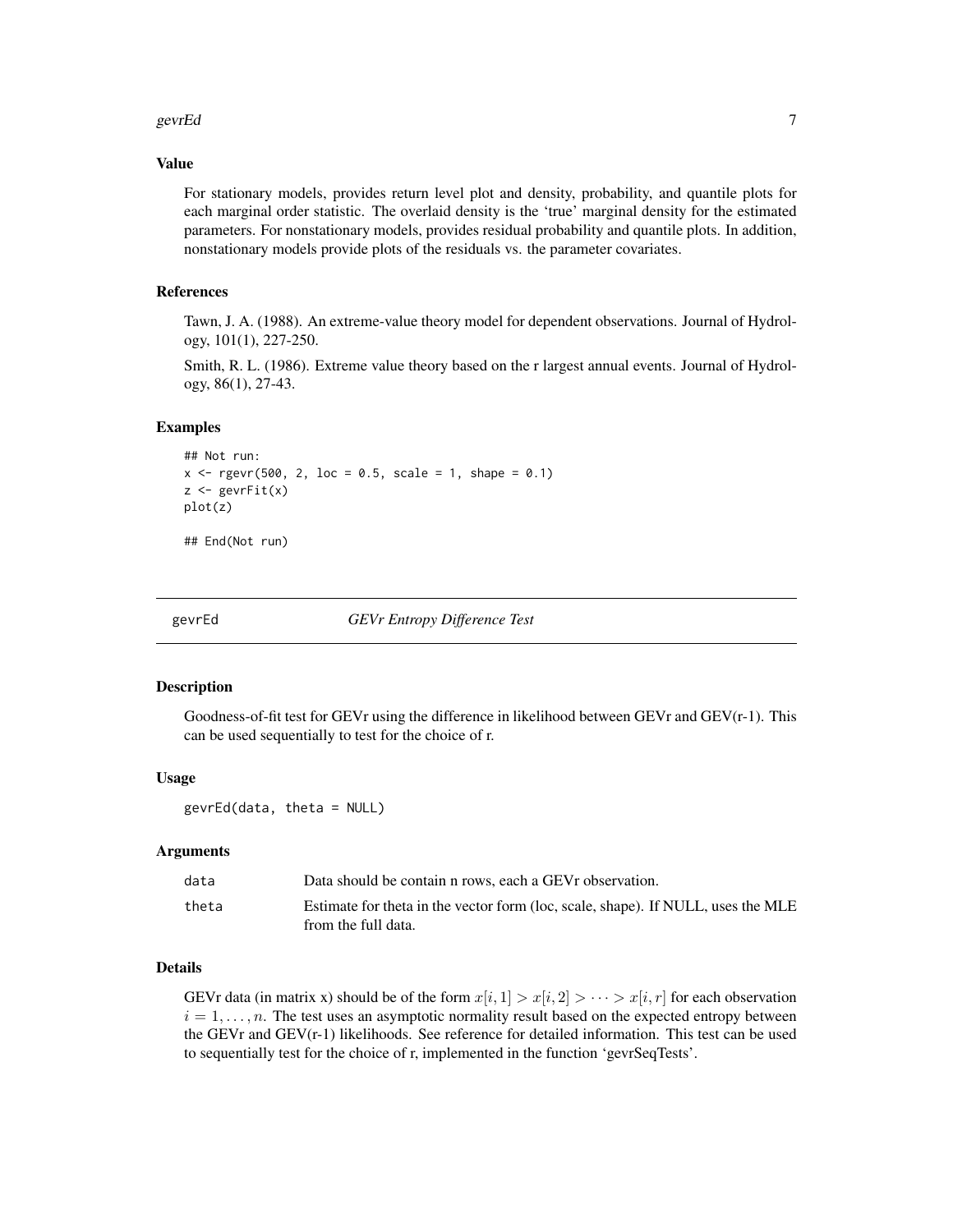<span id="page-7-0"></span>8 gevrFit

#### Value

| statistic | Test statistic.                                     |
|-----------|-----------------------------------------------------|
| p.value   | P-value for the test.                               |
| theta     | Estimate of theta using the top r order statistics. |

# References

Bader B., Yan J., & Zhang X. (2015). Automated Selection of r for the r Largest Order Statistics Approach with Adjustment for Sequential Testing. Department of Statistics, University of Connecticut.

#### Examples

```
# This will test if the GEV2 distribution fits the data.
x \leq - rgevr(100, 2, loc = 0.5, scale = 1, shape = 0.5)
result <- gevrEd(x)
```
<span id="page-7-1"></span>gevrFit *Parameter estimation for the GEVr distribution model*

#### Description

This function provides maximum likelihood estimation for the GEVr model, with the option of probability weighted moment and maximum product spacing estimation for block maxima (GEV1) data. It also allows generalized linear modeling of the parameters.

```
gevrFit(
  data,
  method = c("mle", "mps", "pwm"),information = c("expected", "observed"),
  locvars = NULL,
  scalevars = NULL,
  shapevars = NULL,
  locform = -1,
  scaleform = -1,
  shapeform = -1,
  loclink = identity,
  scalelink = identity,
  shapelink = identity,
  gumbel = FALSE,
  start = NULL,
  opt = "Nelder-Mead",
  maxit = 10000,...
)
```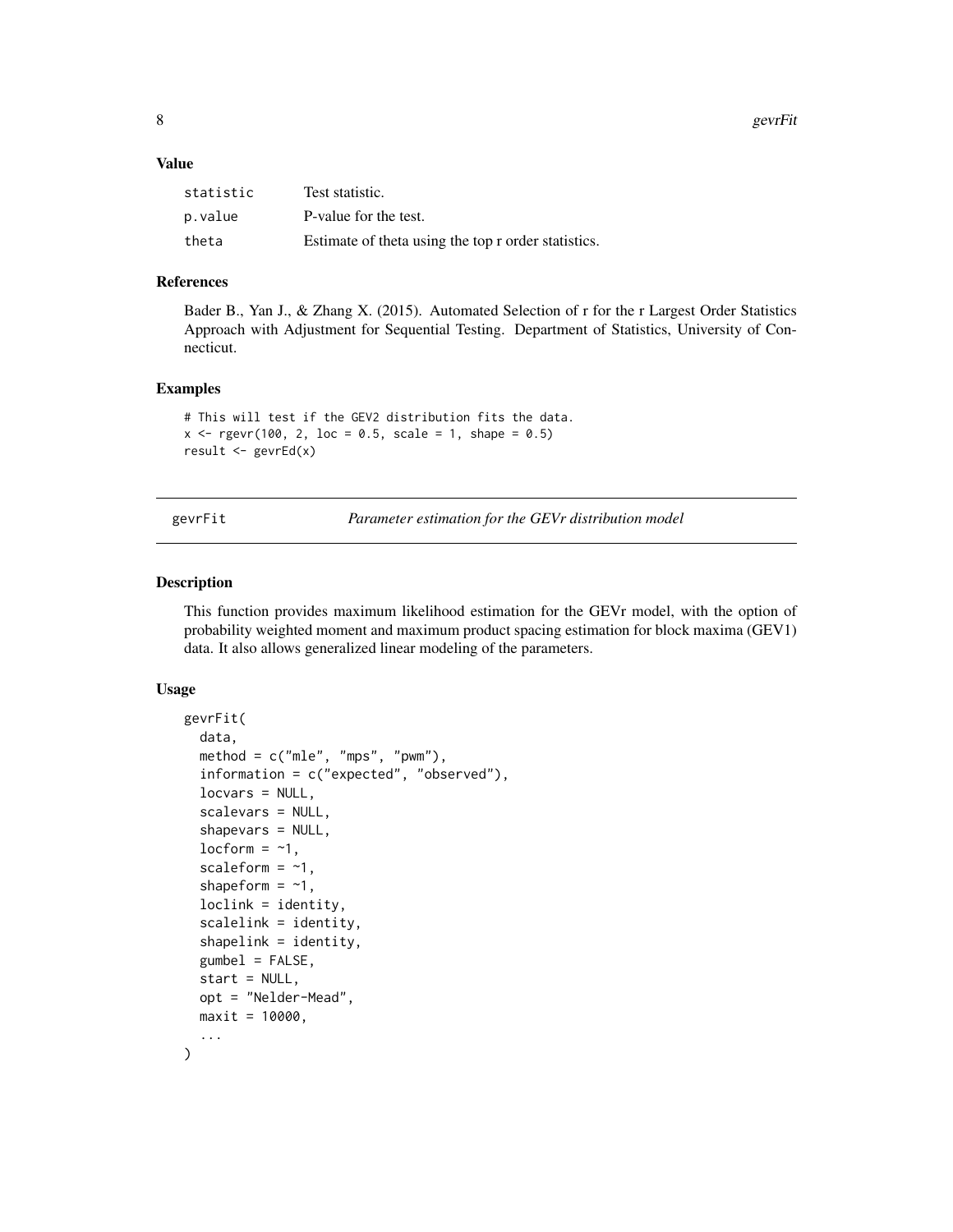#### gevrFit 99 and 2012 12:00 the set of the set of the set of the set of the set of the set of the set of the set

#### **Arguments**

| data                          | Data should be a matrix from the GEV r distribution.                                                                                                                                                                                                             |
|-------------------------------|------------------------------------------------------------------------------------------------------------------------------------------------------------------------------------------------------------------------------------------------------------------|
| method                        | Method of estimation - maximum likelihood (mle), maximum product spacings<br>(mps), and probability weighted moments (pwm). Uses mle by default. For<br>$r > 1$ , only mle can be used.                                                                          |
| information                   | Whether standard errors should be calculated via observed or expected (default)<br>information. For probability weighted moments, only expected information will<br>be used if possible. In the case with covariates, only observed information is<br>available. |
| locvars, scalevars, shapevars |                                                                                                                                                                                                                                                                  |
|                               | A dataframe of covariates to use for modeling of the each parameter. Parameter<br>intercepts are automatically handled by the function. Defaults to NULL for the<br>stationary model.                                                                            |
| locform, scaleform, shapeform |                                                                                                                                                                                                                                                                  |
|                               | An object of class 'formula' (or one that can be coerced into that class), specify-<br>ing the model of each parameter. By default, assumes stationary (intercept only)<br>model. See details.                                                                   |
| loclink, scalelink, shapelink |                                                                                                                                                                                                                                                                  |
|                               | A link function specifying the relationship between the covariates and each pa-<br>rameter. Defaults to the identity function. For the stationary model, only the<br>identity link should be used.                                                               |
| gumbel                        | Whether to fit the Gumbel (type I) extreme value distribution (i.e. shape param-<br>eter equals zero). Defaults to FALSE.                                                                                                                                        |
| start                         | Option to provide a set of starting parameters to optim; a vector of location,<br>scale, and shape, in that order. Otherwise, the routine attempts to find good<br>starting parameters. See details.                                                             |
| opt                           | Optimization method to use with optim.                                                                                                                                                                                                                           |
| maxit                         | Number of iterations to use in optimization, passed to optim. Defaults to 10,000.                                                                                                                                                                                |
| .                             | Additional arguments to pass to optim.                                                                                                                                                                                                                           |
|                               |                                                                                                                                                                                                                                                                  |

# Details

In the stationary case (no covariates), starting parameters for mle and mps estimation are the probability weighted moment estimates. In the case where covariates are used, the starting intercept parameters are the probability weighted moment estimates from the stationary case and the parameters based on covariates are initially set to zero. For non-stationary parameters, the first reported estimate refers to the intercept term. Covariates are centered and scaled automatically to speed up optimization, and then transformed back to original scale.

Formulas for generalized linear modeling of the parameters should be given in the form  $\sim$  var1 +  $var2 + \cdots$ . Essentially, specification here is the same as would be if using function 'lm' for only the right hand side of the equation. Interactions, polynomials, etc. can be handled as in the 'formula' class.

Intercept terms are automatically handled by the function. By default, the link functions are the identity function and the covariate dependent scale parameter estimates are forced to be positive. For some link function  $f(.)$  and for example, scale parameter  $\sigma$ , the link is written as  $\sigma =$  $f(\sigma_1x_1 + \sigma_2x_2 + \cdots + \sigma_kx_k).$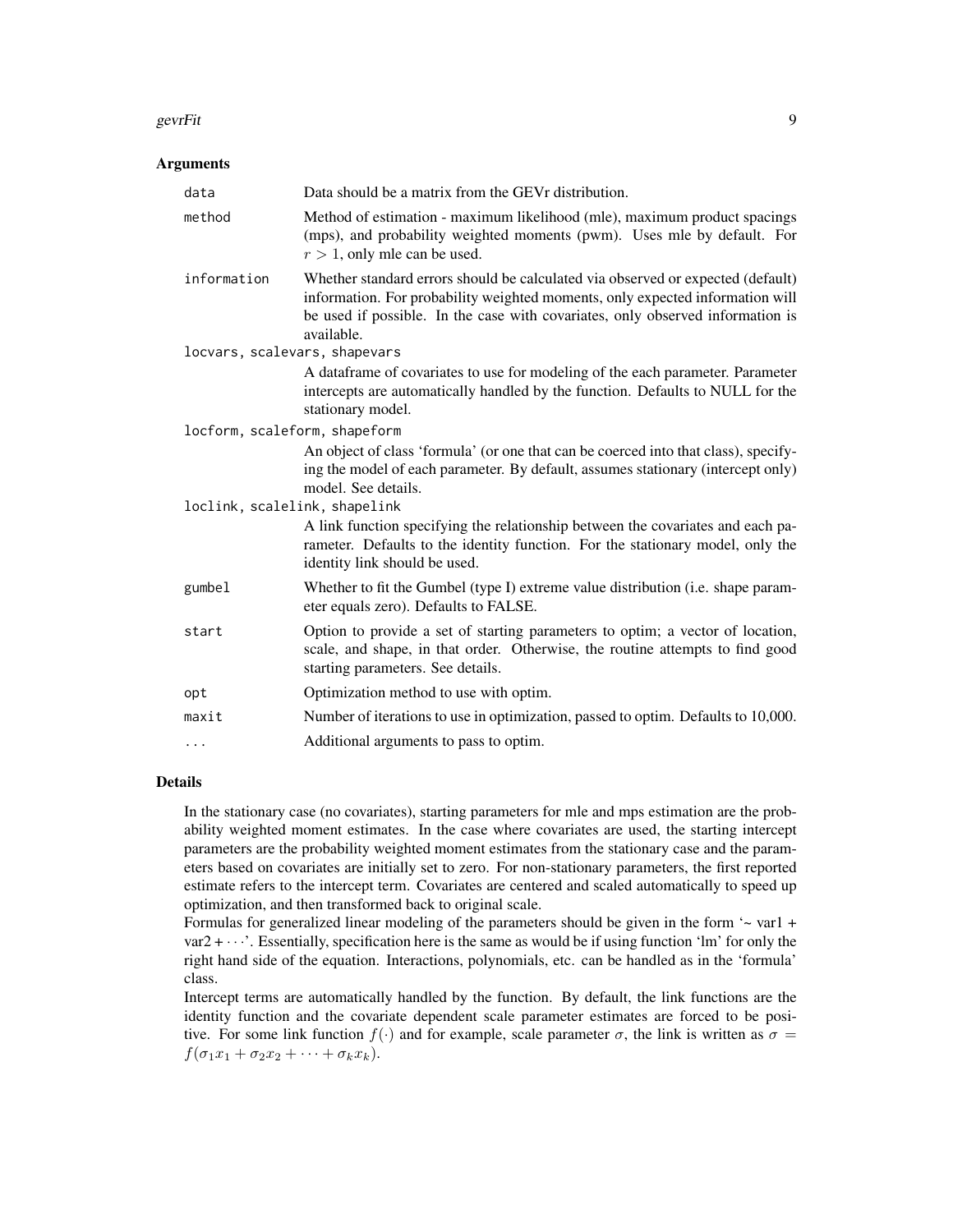Maximum likelihood estimation can be used in all cases. Probability weighted moment estimation can only be used if  $r = 1$  and data is assumed to be stationary. Maximum product spacings estimation can be used in the non-stationary case, but only if  $r = 1$ .

#### Value

A list describing the fit, including parameter estimates and standard errors for the mle and mps methods. Returns as a class object 'gevrFit' to be used with diagnostic plots.

# Examples

```
set.seed(7)
x1 \leq rgevr(500, 1, loc = 0.5, scale = 1, shape = 0.3)
result1 <- gevrFit(x1, method = "mps")# A linear trend in the location and scale parameter
n < -100r <- 10
x2 \le rgevr(n, r, loc = 100 + 1:n / 50, scale = 1 + 1:n / 300, shape = 0)
covs <- as.data.frame(seq(1, n, 1))
names(covs) <- c("Trend1")
# Create some unrelated covariates
covs$Trend2 <- rnorm(n)
covs$Trend3 <- 30 * runif(n)result2 <- gevrFit(data = x2, method = "mle", locvars = covs, locform = ~ Trend1 + Trend2*Trend3,
scalevars = covs, scaleform = \sim Trend1)
# Show summary of estimates
result2
```
<span id="page-9-1"></span>gevrMultScore *GEVr Multiplier Score Test*

# **Description**

Fast weighted bootstrap alternative to the parametric bootstrap procedure for the GEVr score test.

#### Usage

```
gevrMultScore(data, bootnum, information = c("expected", "observed"))
```

| data        | Data should be contain n rows, each a GEV r observation.       |
|-------------|----------------------------------------------------------------|
| bootnum     | Number of bootstrap replicates.                                |
| information | To use expected (default) or observed information in the test. |

<span id="page-9-0"></span>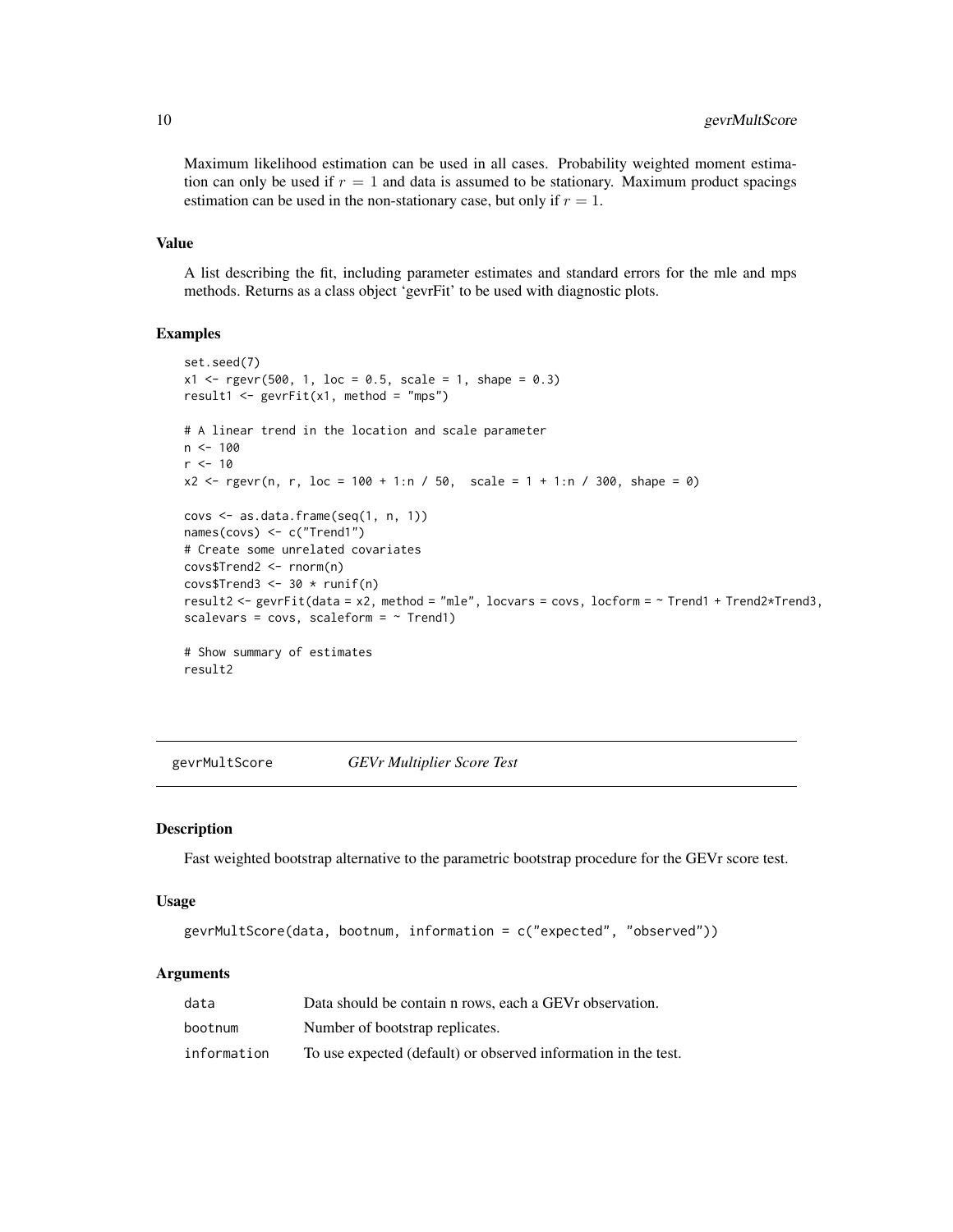# <span id="page-10-0"></span>gevrPbScore 11

# Details

GEVr data (in matrix x) should be of the form  $x[i, 1] > x[i, 2] > \cdots > x[i, r]$  for each observation  $i=1,\ldots,n.$ 

# Value

| statistic | Test statistic.                  |
|-----------|----------------------------------|
| p.value   | P-value for the test.            |
| theta     | Value of theta used in the test. |

# References

Bader B., Yan J., & Zhang X. (2015). Automated Selection of r for the r Largest Order Statistics Approach with Adjustment for Sequential Testing. Department of Statistics, University of Connecticut.

#### Examples

```
x \leq - rgevr(500, 5, loc = 0.5, scale = 1, shape = 0.3)
result <- gevrMultScore(x, bootnum = 1000)
```
<span id="page-10-1"></span>

gevrPbScore *GEVr Parametric Bootstrap Score Test*

# Description

Parametric bootstrap score test procedure to assess goodness-of-fit to the GEVr distribution.

# Usage

```
gevrPbScore(
  data,
 bootnum,
  information = c("expected", "observed"),
  allowParallel = FALSE,
  numCores = 1
)
```

| data          | Data should be contain n rows, each a GEV r observation.                     |
|---------------|------------------------------------------------------------------------------|
| bootnum       | Number of bootstrap replicates.                                              |
| information   | To use expected (default) or observed information in the test.               |
| allowParallel | Should the bootstrap procedure be run in parallel or not. Defaults to false. |
| numCores      | If allow Parallel is true, specify the number of cores to use.               |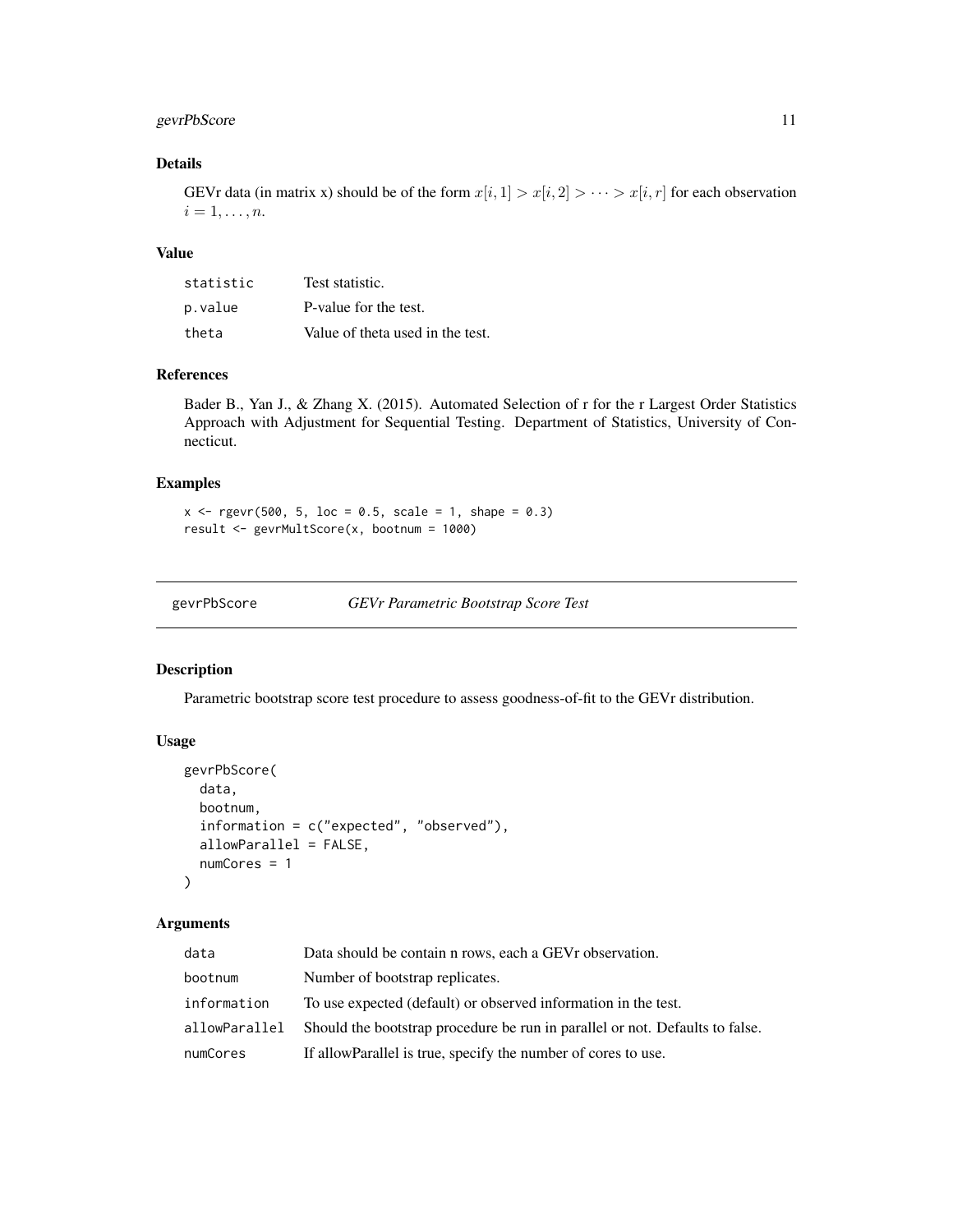# Details

GEVr data (in matrix x) should be of the form  $x[i, 1] > x[i, 2] > \cdots > x[i, r]$  for each observation  $i=1,\ldots,n.$ 

# Value

| statistic         | Test statistic.                                                                |
|-------------------|--------------------------------------------------------------------------------|
| p.value           | P-value for the test.                                                          |
| theta             | Initial value of theta used in the test.                                       |
| effective_bootnum |                                                                                |
|                   | Effective number of bootstrap replicates (only those that converged are used). |

# References

Bader B., Yan J., & Zhang X. (2015). Automated Selection of r for the r Largest Order Statistics Approach with Adjustment for Sequential Testing. Department of Statistics, University of Connecticut.

# Examples

```
# Generate some data from GEVr
```

```
x \le - rgevr(200, 5, loc = 0.5, scale = 1, shape = 0.25)
gevrPbScore(x, bootnum = 99)
```
<span id="page-11-1"></span>

| gevrProfShape | GEVr Shape Parameter Profile Likelihood Estimation for Stationary |
|---------------|-------------------------------------------------------------------|
|               | <i>Models</i>                                                     |

# Description

Computes the profile likelihood based confidence interval for the shape parameter of the stationary GEVr model.

#### Usage

```
gevrProfShape(z, conf = 0.95, plot = TRUE, opt = c("Nelder-Mead"))
```

|      | A class object returned from gevrFit.                                                                          |
|------|----------------------------------------------------------------------------------------------------------------|
| conf | Confidence level to use. Defaults to 95 percent.                                                               |
| plot | Plot the profile likelihood and estimate (vertical line)?                                                      |
| opt  | Optimization method to maximize the profile likelihood, passed to optim. The<br>default method is Nelder-Mead. |

<span id="page-11-0"></span>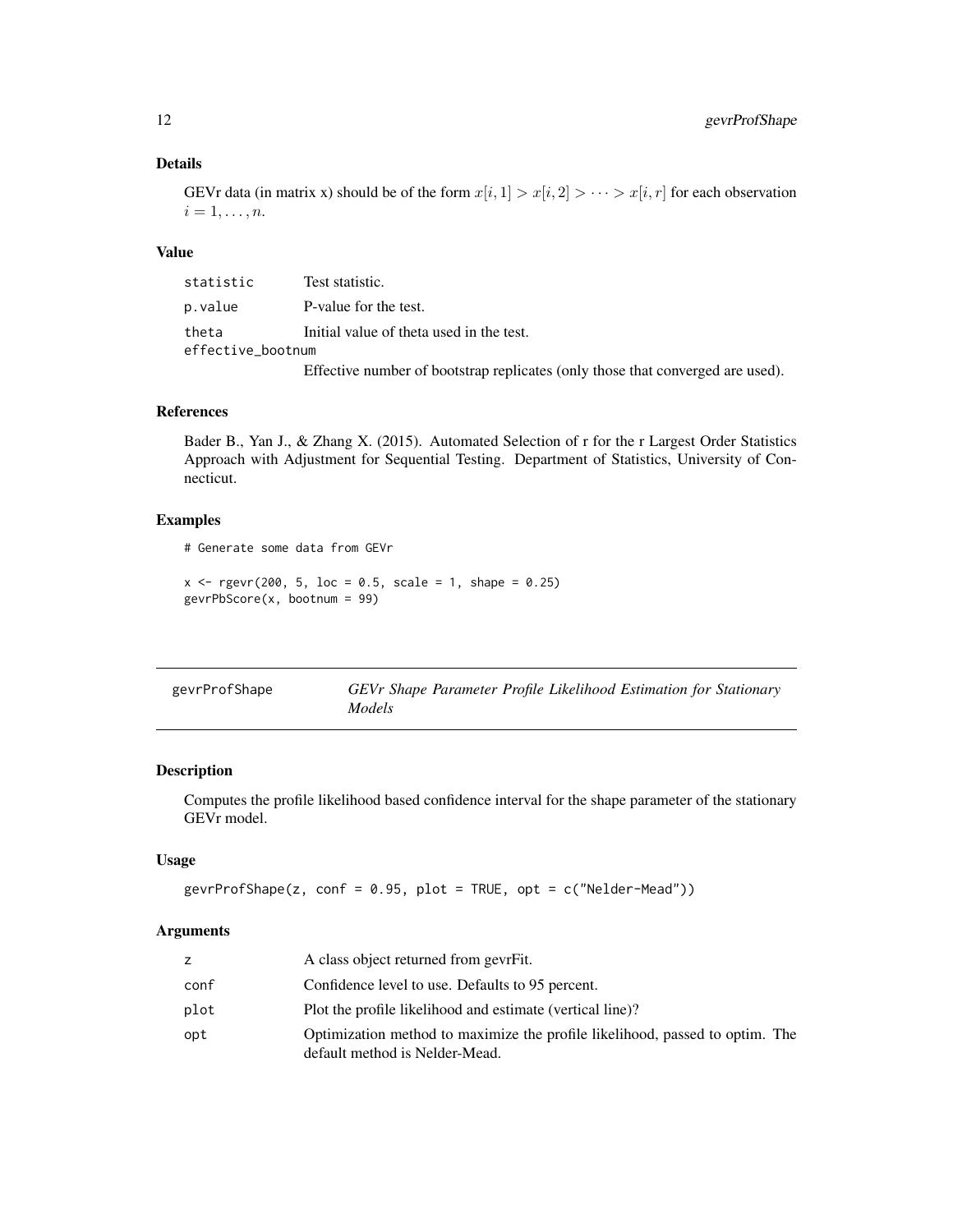#### <span id="page-12-0"></span>gevr $R$ l 13

# Value

| Estimate  | Estimated shape parameter.                                            |
|-----------|-----------------------------------------------------------------------|
| CI        | Profile likelihood based confidence interval for the shape parameter. |
| ConfLevel | The confidence level used.                                            |

# Examples

```
# Compare the length of the shape confidence intervals using GEV1 vs. GEV10
set.seed(7)
x \leq - rgevr(200, 10, loc = 0.5, scale = 1, shape = -0.3)
z1 \leftarrow \text{gev}Fit(x[, 1])
z2 \leftarrow \text{gevrFit}(x)gevrProfShape(z1)
gevrProfShape(z2)
```
<span id="page-12-1"></span>gevrRl *GEVr Return Level Estimate and Confidence Interval for Stationary Models*

# Description

Computes stationary m-period return level estimate and interval, using either the delta method or profile likelihood.

# Usage

```
gevrRl(
  z,
  period,
  conf = 0.95,method = c("delta", "profile"),
  plot = TRUE,
  opt = c("Nelder-Mead")
\mathcal{L}
```

| Z.     | A class object returned from gevrFit. Must be a stationary fit.                                                   |
|--------|-------------------------------------------------------------------------------------------------------------------|
| period | The number of periods to use for the return level.                                                                |
| conf   | Confidence level. Defaults to 95 percent.                                                                         |
| method | The method to compute the confidence interval - either delta method (default)<br>or profile likelihood.           |
| plot   | Plot the profile likelihood and estimate (vertical line)?                                                         |
| opt    | Optimization method to maximize the profile likelihood if that is selected. The<br>default method is Nelder-Mead. |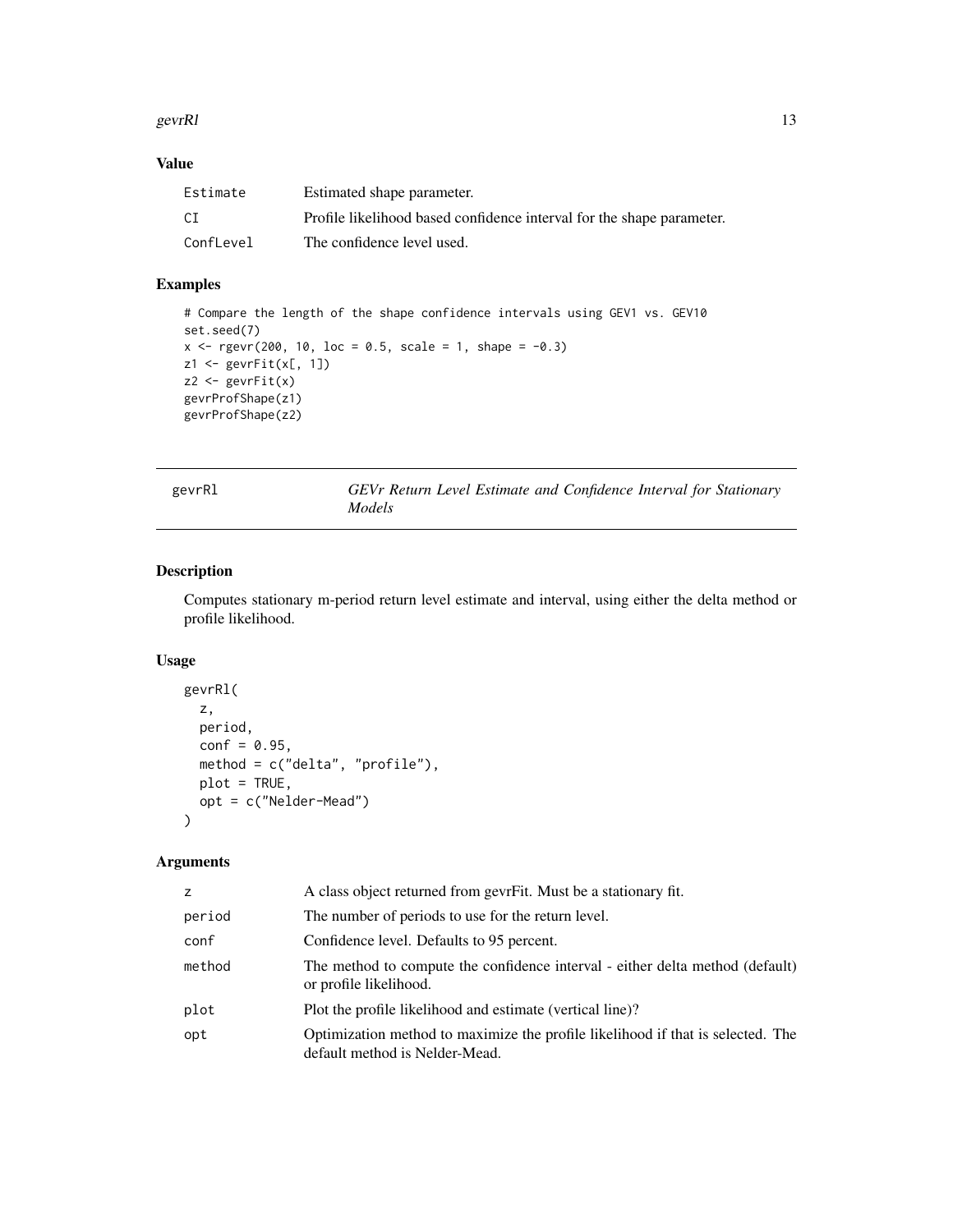# Details

It is generally accepted that profile likelihood confidence intervals provide greater accuracy than the delta method, in particular for large return level periods. Also, by their nature, delta method confidence intervals must be symmetric which may be undesirable for return level estimation. If the original fit was Gumbel, then return levels will be for the Gumbel distribution.

Caution: The profile likelihood optimization may be slow (on the order of minutes).

# Value

| Estimate  | Estimated m-period return level.                   |
|-----------|----------------------------------------------------|
| CT.       | Confidence interval for the m-period return level. |
| Period    | The period length used.                            |
| ConfLevel | The confidence level used.                         |

#### References

http://www.mas.ncl.ac.uk/~nlf8/teaching/mas8391/background/chapter2.pdf

Coles, S. (2001). An introduction to statistical modeling of extreme values (Vol. 208). London: Springer.

#### Examples

```
x \leq - rgevr(100, 2, loc = 0.5, scale = 1, shape = -0.3)
z \le gevrFit(x)
# Compute 250-period return level.
gevrRl(z, 250, method = "delta")
```
<span id="page-13-1"></span>gevrSeqTests *Sequential Tests for the GEVr Model*

# Description

Sequentially performs the entropy difference (ED) test or the multiplier or parametric bootstrap score tests for the GEVr model.

```
gevrSeqTests(
  data,
 bootnum = NULL,method = c("ed", "pbscore", "multscore"),
  information = c("expected", "observed"),
  allowParallel = FALSE,
  numCores = 1
)
```
<span id="page-13-0"></span>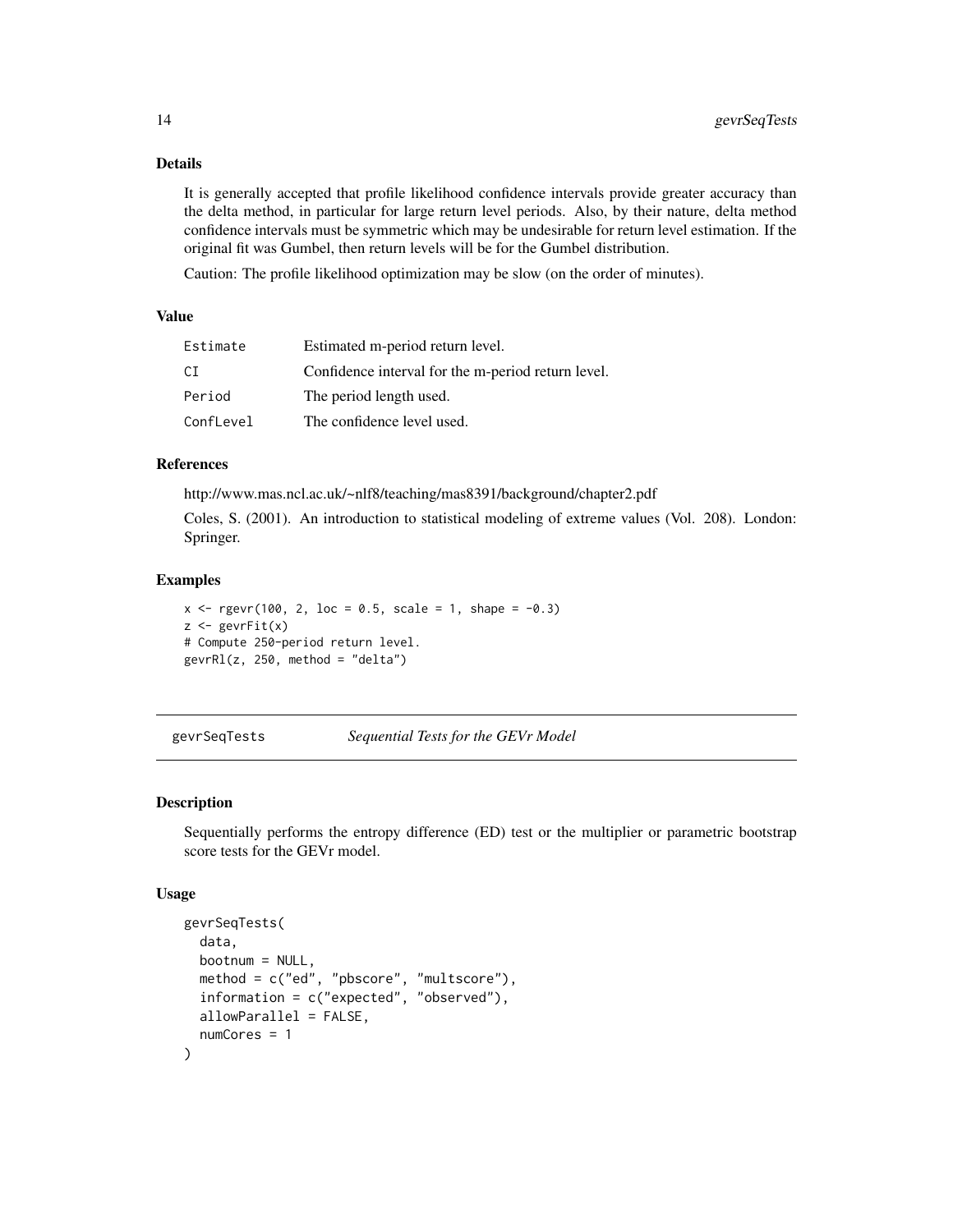# gevrSeqTests 15

# Arguments

| data          | Data should be contain n rows, each a GEV r observation.                                                              |
|---------------|-----------------------------------------------------------------------------------------------------------------------|
| bootnum       | If method equals 'pbscore' or 'multscore', the number of bootstrap simulations<br>to use.                             |
| method        | Which test to run: ED test (ed), multiplier (multscore) or parametric bootstrap<br>(pbscore) score test.              |
| information   | To use expected (default) or observed information in the score tests.                                                 |
| allowParallel | If method equals 'pbscore', should the parametric boostrap procedure be run in<br>parallel or not. Defaults to false. |
| numCores      | If allow Parallel is true, specify the number of cores to use.                                                        |

# Details

GEVr data (in matrix x) should be of the form  $x[i, 1] > x[i, 2] > \cdots > x[i, r]$  for each observation  $i = 1, \ldots, n$ . See function 'pSeqStop' for details on transformed p-values.

# Value

Function returns a dataframe containing the test statistics, estimates, and p-value results of the sequential tests.

| r           | Value of r to be tested.                                         |
|-------------|------------------------------------------------------------------|
| p.values    | Raw p-values from the individual tests at each value of r.       |
| ForwardStop | Transformed p-values according to the ForwardStop stopping rule. |
| StrongStop  | Transformed p-values according to the StrongStop stopping rule.  |
| statistic   | Returned test statistics of each individual test.                |
| est.loc     | Estimated location parameter for the given r.                    |
| est.scale   | Estimated scale parameter for the given r.                       |
| est.shape   | Estimated shape parameter for the given r.                       |

```
x \leq - rgevr(200, 5, loc = 0.5, scale = 1, shape = 0.25)
gevrSeqTests(x, method = "ed")
```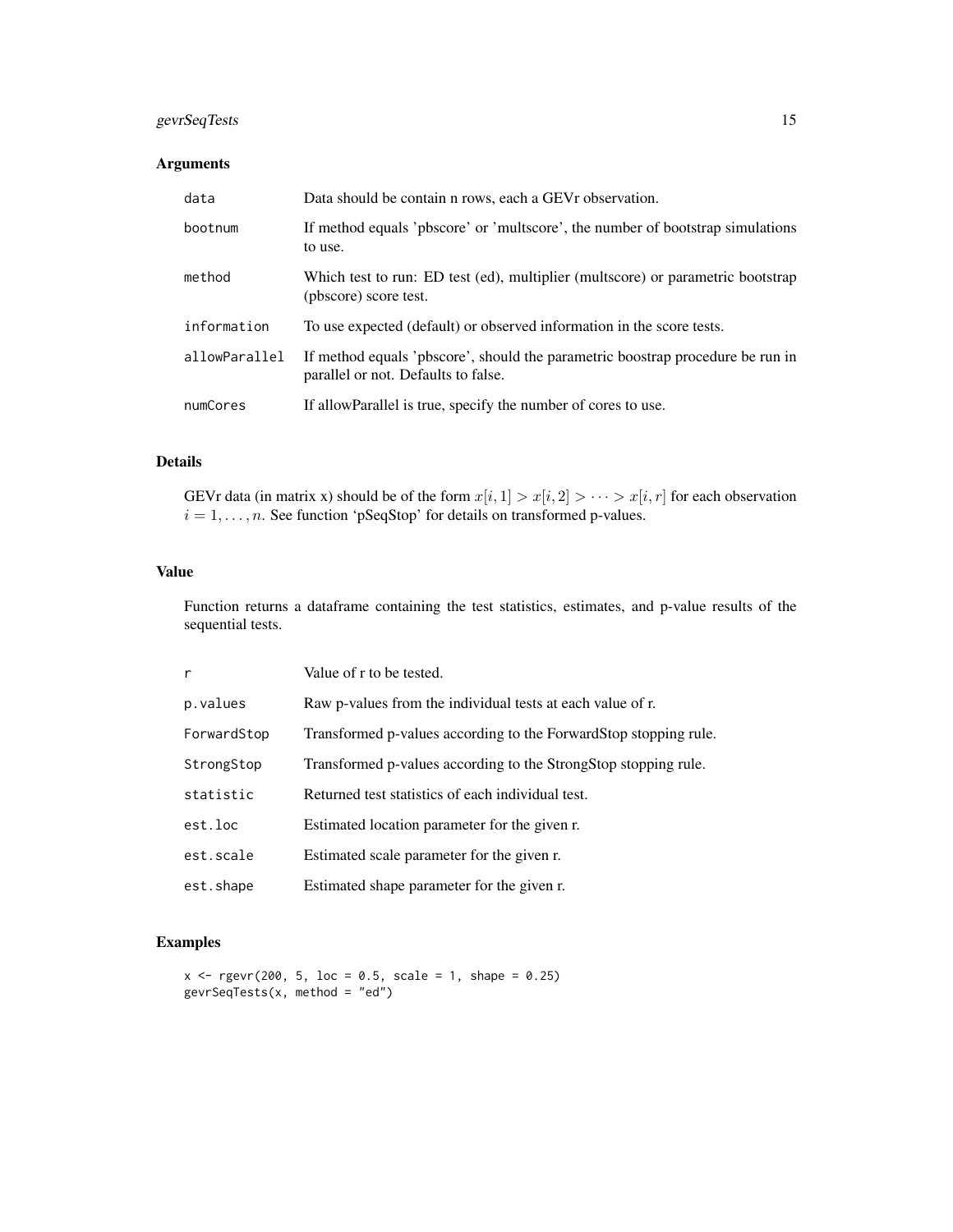# Description

Density, distribution function, quantile function and random number generation for the Generalized Pareto distribution with location, scale, and shape parameters.

# Usage

dgpd(x,  $loc = 0$ , scale = 1, shape = 0,  $log.d = FALSE$ ) rgpd(n,  $loc = 0$ , scale = 1, shape = 0)  $qgpd(p, loc = 0, scale = 1, shape = 0, lower$  $tail = TRUE,  $log.p = FALSE$ )$  $pgpd(q, loc = 0, scale = 1, shape = 0, lower$ **tail = TRUE,** $$log.p = FALSE)$$ 

# Arguments

| X                 | Vector of observations.                                                                        |  |
|-------------------|------------------------------------------------------------------------------------------------|--|
| loc, scale, shape |                                                                                                |  |
|                   | Location, scale, and shape parameters. Can be vectors, but the lengths must be<br>appropriate. |  |
| log.d             | Logical; if TRUE, the log density is returned.                                                 |  |
| n                 | Number of observations.                                                                        |  |
| p                 | Vector of probabilities.                                                                       |  |
| lower.tail        | Logical; if TRUE (default), probabilities are $P[X \le x]$ , otherwise, $P[X > x]$ .           |  |
| log.p             | Logical; if TRUE, probabilities $p$ are given as $log(p)$ .                                    |  |
| q                 | Vector of quantiles.                                                                           |  |

# Details

The Generalized Pareto distribution function is given (Pickands, 1975) by

$$
H(y) = 1 - \left[1 + \frac{\xi(y - \mu)}{\sigma}\right]^{-1/\xi}
$$

defined on  $\{y : y > 0, (1 + \xi(y - \mu)/\sigma) > 0\}$ , with location  $\mu$ , scale  $\sigma > 0$ , and shape parameter ξ.

#### References

Pickands III, J. (1975). Statistical inference using extreme order statistics. Annals of Statistics, 119-131.

# <span id="page-15-1"></span><span id="page-15-0"></span>16 gpd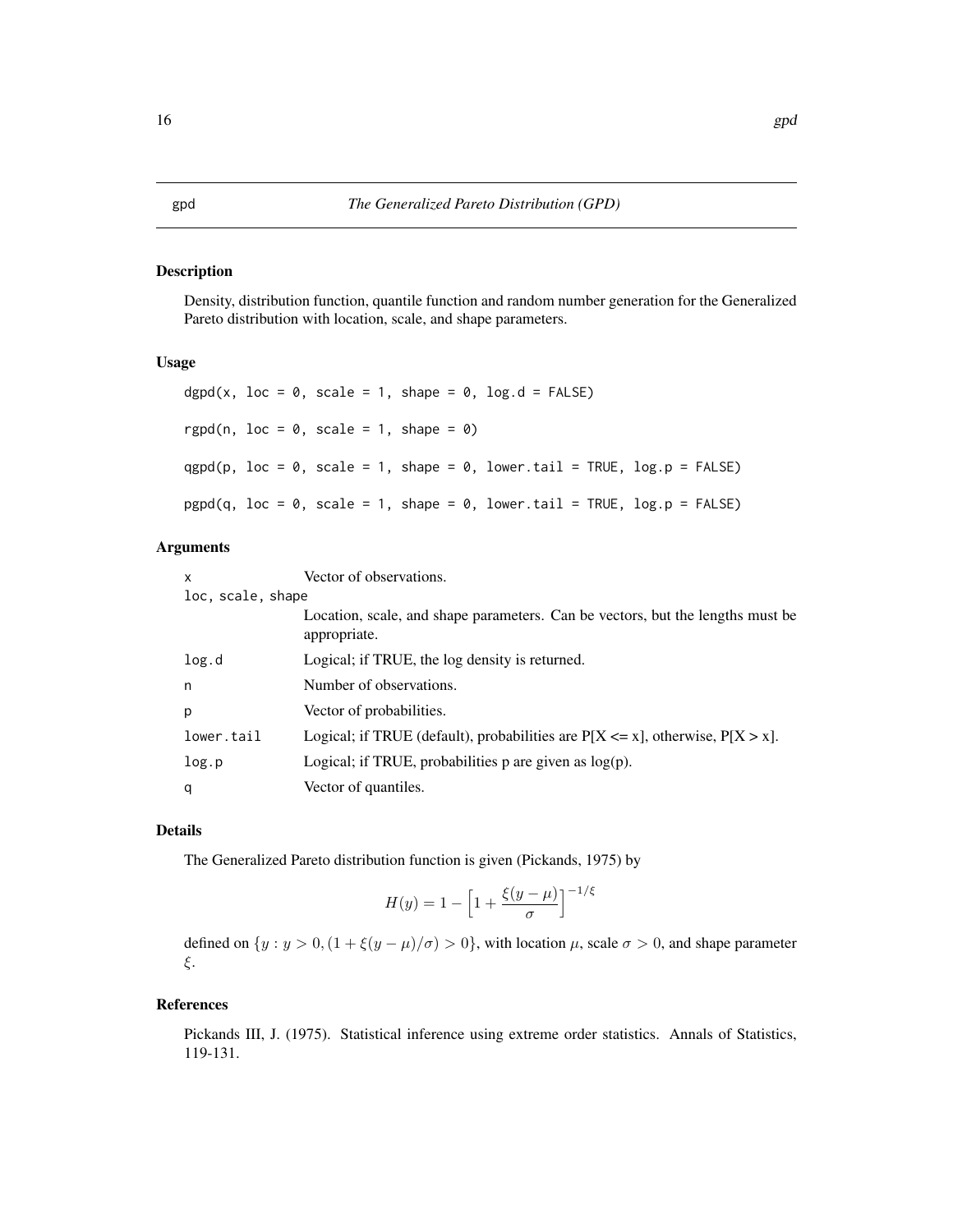#### <span id="page-16-0"></span> $\mathsf{gpdAd}$  17

# Examples

```
dgpd(2:4, 1, 0.5, 0.01)
dgpd(2, -2:1, 0.5, 0.01)
pgpd(2:4, 1, 0.5, 0.01)
qgpd(seq(0.9, 0.6, -0.1), 2, 0.5, 0.01)
rgpd(6, 1, 0.5, 0.01)
# Generate sample with linear trend in location parameter
rgpd(6, 1:6, 0.5, 0.01)
# Generate sample with linear trend in location and scale parameter
rgpd(6, 1:6, seq(0.5, 3, 0.5), 0.01)
p \leftarrow (1:9)/10pgpd(qgpd(p, 1, 2, 0.8), 1, 2, 0.8)
# Incorrect syntax (parameter vectors are of different lengths other than 1)
## Not run:
rgpd(1, 1:8, 1:5, 0)
rgpd(10, 1:8, 1, 0.01)
## End(Not run)
```
<span id="page-16-1"></span>gpdAd *Generalized Pareto Distribution Anderson-Darling Test*

#### Description

Anderson-Darling goodness-of-fit test for the Generalized Pareto (GPD) distribution.

#### Usage

```
gpdAd(
  data,
  bootstrap = FALSE,
  bootnum = NULL,
  allowParallel = FALSE,
  numCores = 1
\lambda
```

| data          | Data should be in vector form, assumed to be from the GPD.                                                                                  |  |
|---------------|---------------------------------------------------------------------------------------------------------------------------------------------|--|
| bootstrap     | Should bootstrap be used to obtain p-values for the test? By default, a table of<br>critical values is used via interpolation. See details. |  |
| bootnum       | Number of replicates if bootstrap is used.                                                                                                  |  |
| allowParallel | Should the bootstrap procedure be run in parallel or not. Defaults to false.                                                                |  |
| numCores      | If allowParallel is true, specify the number of cores to use.                                                                               |  |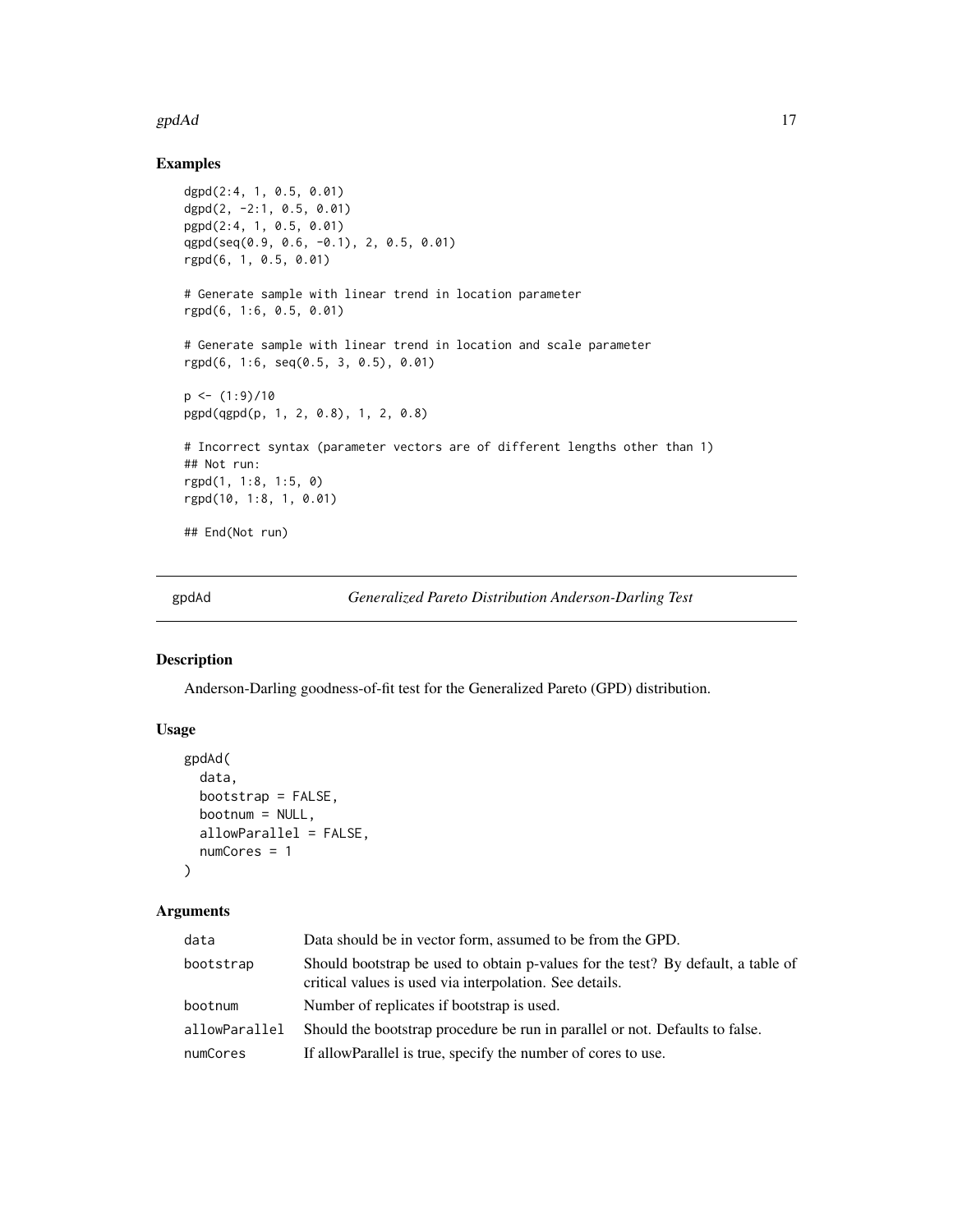# <span id="page-17-0"></span>Details

A table of critical values were generated via Monte Carlo simulation for shape parameters -0.5 to 1.0 by 0.1, which provides p-values via log-linear interpolation from .001 to .999. For p-values below .001, a linear equation exists by regressing -log(p-value) on the critical values for the tail of the distribution (.950 to .999 upper percentiles). This regression provides a method to extrapolate to arbitrarily small p-values.

# Value

| statistic         | Test statistic.                                                                   |
|-------------------|-----------------------------------------------------------------------------------|
| p.value           | P-value for the test.                                                             |
| theta             | Estimated value of theta for the initial data.                                    |
| effective_bootnum |                                                                                   |
|                   | Effective number of bootstrap replicates if bootstrap based p-value is used (only |
|                   | those that converged are used).                                                   |

# References

Choulakian, V., & Stephens, M. A. (2001). Goodness-of-fit tests for the Generalized Pareto distribution. Technometrics, 43(4), 478-484.

# Examples

```
# Generate some data from GPD
x \leq - rgpd(200, loc = 0, scale = 1, shape = 0.2)
gpdAd(x)
```
<span id="page-17-1"></span>gpdCvm *Generalized Pareto Distribution Cramer-von Mises Test*

# Description

Cramer-von Mises goodness-of-fit test for the Generalized Pareto (GPD) distribution.

```
gpdCvm(
  data,
  bootstrap = FALSE,
 bootnum = NULL,allowParallel = FALSE,
  numCores = 1
)
```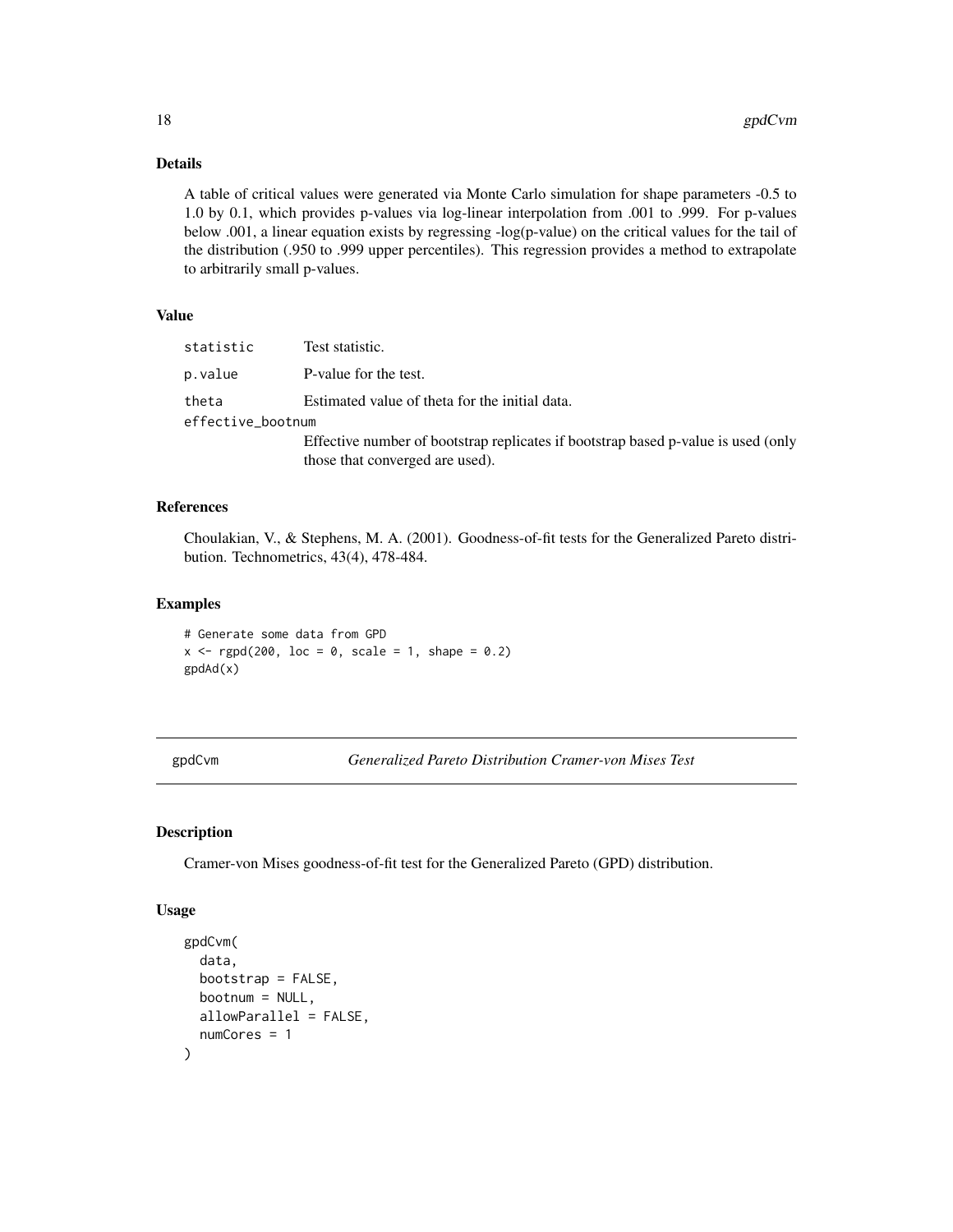#### <span id="page-18-0"></span>gpdDiag 19

# Arguments

| data          | Data should be in vector form, assumed to be from the GPD.                                                                                  |
|---------------|---------------------------------------------------------------------------------------------------------------------------------------------|
| bootstrap     | Should bootstrap be used to obtain p-values for the test? By default, a table of<br>critical values is used via interpolation. See details. |
| bootnum       | Number of bootstrap replicates.                                                                                                             |
| allowParallel | Should the bootstrap procedure be run in parallel or not. Defaults to false.                                                                |
| numCores      | If allowParallel is true, specify the number of cores to use.                                                                               |

# Details

A table of critical values were generated via Monte Carlo simulation for shape parameters -0.5 to 1.0 by 0.1, which provides p-values via log-linear interpolation from .001 to .999. For p-values below .001, a linear equation exists by regressing -log(p-value) on the critical values for the tail of the distribution (.950 to .999 upper percentiles). This regression provides a method to extrapolate to arbitrarily small p-values.

# Value

| statistic                  | Test statistic.                                                                                                      |
|----------------------------|----------------------------------------------------------------------------------------------------------------------|
| p.value                    | P-value for the test.                                                                                                |
| theta<br>effective_bootnum | Estimated value of theta for the initial data.                                                                       |
|                            | Effective number of bootstrap replicates if bootstrap based p-value is used (only<br>those that converged are used). |

# References

Choulakian, V., & Stephens, M. A. (2001). Goodness-of-fit tests for the Generalized Pareto distribution. Technometrics, 43(4), 478-484.

# Examples

```
# Generate some data from GPD
x \leq - rgpd(200, loc = 0, scale = 1, shape = 0.2)
gpdCvm(x)
```
<span id="page-18-1"></span>

|  | gpdDiag |
|--|---------|
|  |         |

```
gpdDiag Diagnostic plots for a fit to the Generalized Pareto distribution
```
# Description

Diagnostic plots for a fit to the Generalized Pareto distribution

```
gpdDiag(z, conf = 0.95, method = c("delta", "profile"))
```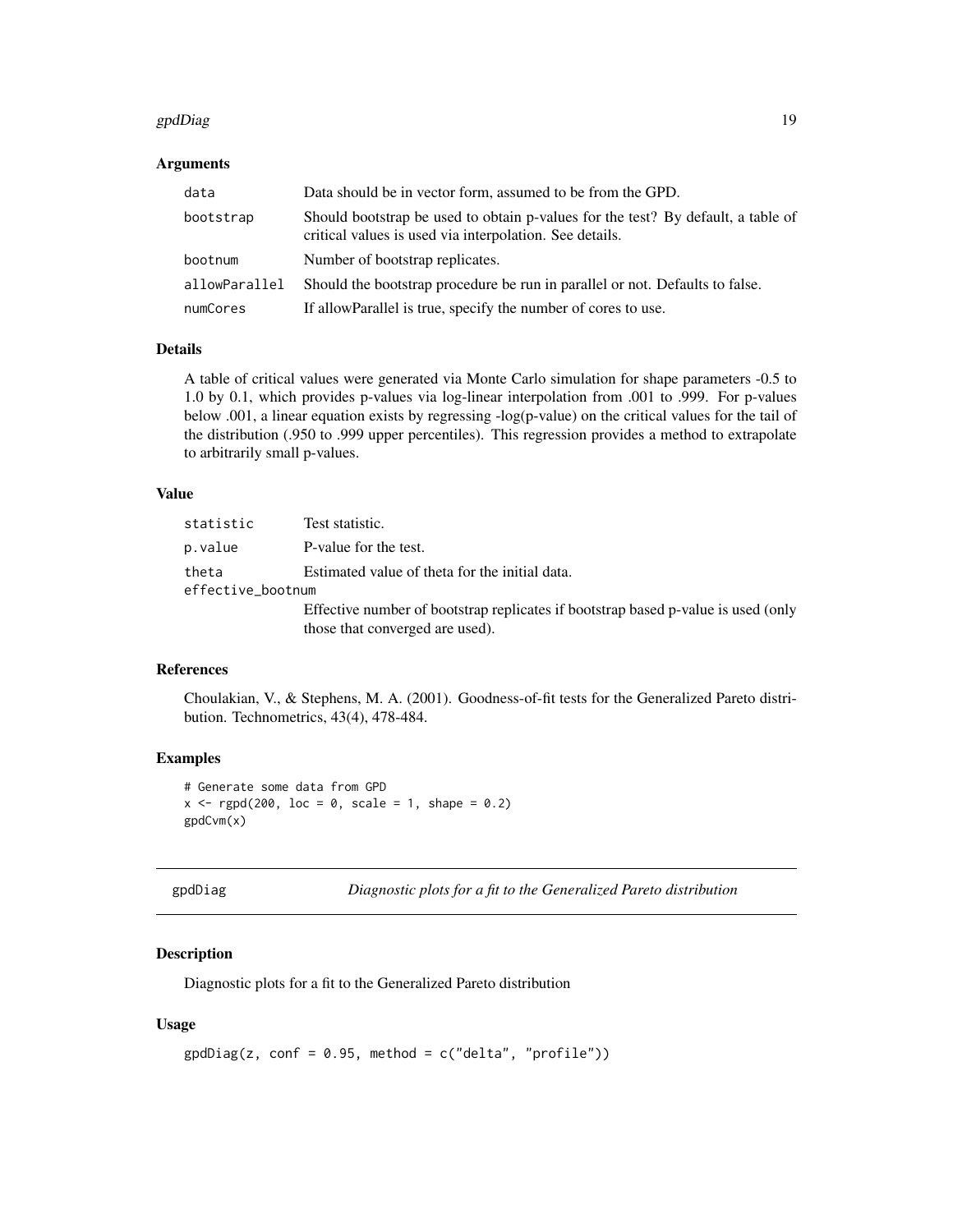#### <span id="page-19-0"></span>**Arguments**

|        | A class object returned from 'gpdFit'.                                                                                                                              |
|--------|---------------------------------------------------------------------------------------------------------------------------------------------------------------------|
| conf   | Confidence level used in the return level plot.                                                                                                                     |
| method | The method to compute the return level confidence interval - either delta method<br>(default) or profile likelihood. Choosing profile likelihood may be quite slow. |

#### Details

See the reference for details on how return levels are calculated.

#### Value

For stationary models, provides return level, density, probability, and quantile plots for the GPD exceedances. The overlaid density is the 'true' density for the estimated parameters. For nonstationary models, provides residual probability and quantile plots. In addition, nonstationary models provide plots of the residuals vs. the parameter covariates.

# References

Coles, S. (2001). An introduction to statistical modeling of extreme values (Vol. 208). London: Springer.

# Examples

```
## Not run:
x \le rgpd(10000, loc = 0.5, scale = 1, shape = 0.1)
z \le gpdFit(x, nextremes = 500)
plot(z)
## End(Not run)
```
<span id="page-19-1"></span>gpdFit *Parameter estimation for the Generalized Pareto Distribution (GPD)*

#### Description

Fits exceedances above a chosen threshold to the Generalized Pareto model. Various estimation procedures can be used, including maximum likelihood, probability weighted moments, and maximum product spacing. It also allows generalized linear modeling of the parameters.

```
gpdFit(
  data,
  threshold = NA,
  nextremes = NA,
  npp = 365,
```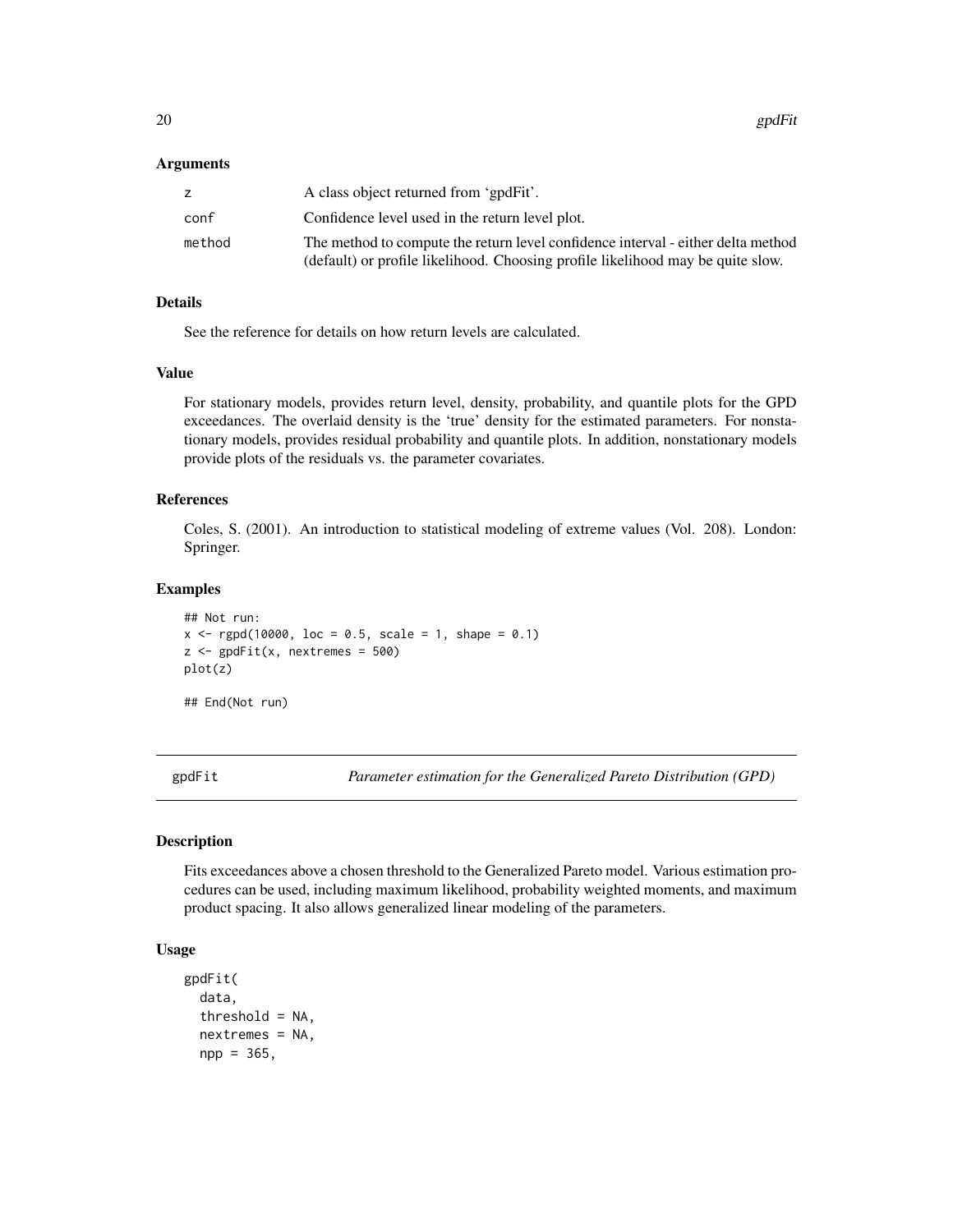#### gpdFit 21

```
method = c("mle", "mps", "pwm"),
 information = c("expected", "observed"),
 scalevars = NULL,
 shapevars = NULL,
  scaleform = -1,
 shapeform = ~1,
 scalelink = identity,
 shapelink = identity,
 start = NULL,
 opt = "Nelder-Mead",
 maxit = 10000,...
\mathcal{L}
```

| data                 | Data should be a numeric vector from the GPD.                                                                                                                                                                                                             |  |
|----------------------|-----------------------------------------------------------------------------------------------------------------------------------------------------------------------------------------------------------------------------------------------------------|--|
| threshold            | A threshold value or vector of the same length as the data.                                                                                                                                                                                               |  |
| nextremes            | Number of upper extremes to be used (either this or the threshold must be given,<br>but not both).                                                                                                                                                        |  |
| npp                  | Length of each period (typically year). Is used in return level estimation. De-<br>faults to 365.                                                                                                                                                         |  |
| method               | Method of estimation - maximum likelihood (mle), maximum product spacing<br>(mps), and probability weighted moments (pwm). Uses mle by default. For<br>pwm, only the stationary model can be fit.                                                         |  |
| information          | Whether standard errors should be calculated via observed or expected (default)<br>information. For probability weighted moments, only expected information will<br>be used if possible. For non-stationary models, only observed information is<br>used. |  |
| scalevars, shapevars |                                                                                                                                                                                                                                                           |  |
|                      | A dataframe of covariates to use for modeling of the each parameter. Parameter<br>intercepts are automatically handled by the function. Defaults to NULL for the<br>stationary model.                                                                     |  |
| scaleform, shapeform |                                                                                                                                                                                                                                                           |  |
|                      | An object of class 'formula' (or one that can be coerced into that class), specify-<br>ing the model of each parameter. By default, assumes stationary (intercept only)<br>model. See details.                                                            |  |
| scalelink, shapelink |                                                                                                                                                                                                                                                           |  |
|                      | A link function specifying the relationship between the covariates and each pa-<br>rameter. Defaults to the identity function. For the stationary model, only the<br>identity link should be used.                                                        |  |
| start                | Option to provide a set of starting parameters to optim; a vector of scale and<br>shape, in that order. Otherwise, the routine attempts to find good starting pa-<br>rameters. See details.                                                               |  |
| opt                  | Optimization method to use with optim.                                                                                                                                                                                                                    |  |
| maxit                | Number of iterations to use in optimization, passed to optim. Defaults to 10,000.                                                                                                                                                                         |  |
| $\cdots$             | Additional arguments to pass to optim.                                                                                                                                                                                                                    |  |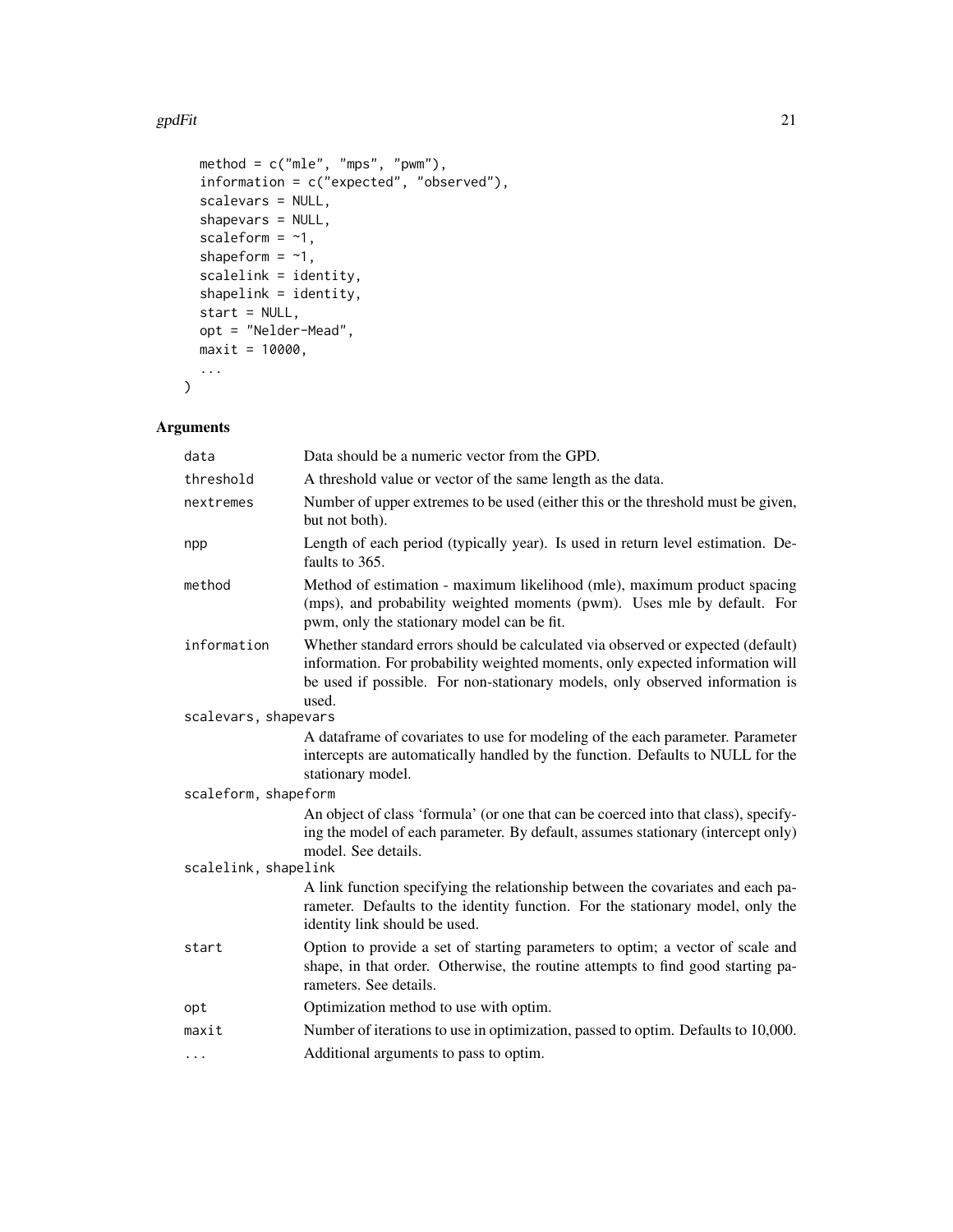# Details

The base code for finding probability weighted moments is taken from the R package evir. See citation. In the stationary case (no covariates), starting parameters for mle and mps estimation are the probability weighted moment estimates. In the case where covariates are used, the starting intercept parameters are the probability weighted moment estimates from the stationary case and the parameters based on covariates are initially set to zero. For non-stationary parameters, the first reported estimate refers to the intercept term. Covariates are centered and scaled automatically to speed up optimization, and then transformed back to original scale.

Formulas for generalized linear modeling of the parameters should be given in the form  $\sim$  var1 +  $var2 + \cdots$ . Essentially, specification here is the same as would be if using function 'lm' for only the right hand side of the equation. Interactions, polynomials, etc. can be handled as in the 'formula' class.

Intercept terms are automatically handled by the function. By default, the link functions are the identity function and the covariate dependent scale parameter estimates are forced to be positive. For some link function  $f(\cdot)$  and for example, scale parameter  $\sigma$ , the link is written as  $\sigma = f(\sigma_1x_1 + \sigma_2x_2)$  $\sigma_2 x_2 + \cdots + \sigma_k x_k$ ).

Maximum likelihood estimation and maximum product spacing estimation can be used in all cases. Probability weighted moments can only be used for stationary models.

#### Value

A class object 'gpdFit' describing the fit, including parameter estimates and standard errors.

# References

Pfaff, Bernhard, Alexander McNeil, and A. Stephenson. "evir: Extreme Values in R." R package version (2012): 1-7.

```
# Fit data using the three different estimation procedures
set.seed(7)
x \leq - rgpd(2000, loc = 0, scale = 2, shape = 0.2)
# Set threshold at 4
mle\_fit \le - gpdFit(x, threshold = 4, method = "mle")
pwm_fit <- gpdFit(x, threshold = 4, method = "pwm")
mps\_fit \leq-gpdfit(x, threshold = 4, method = "mps")# Look at the difference in parameter estimates and errors
mle_fit$par.ests
pwm_fit$par.ests
mps_fit$par.ests
mle_fit$par.ses
pwm_fit$par.ses
mps_fit$par.ses
# A linear trend in the scale parameter
set.seed(7)
```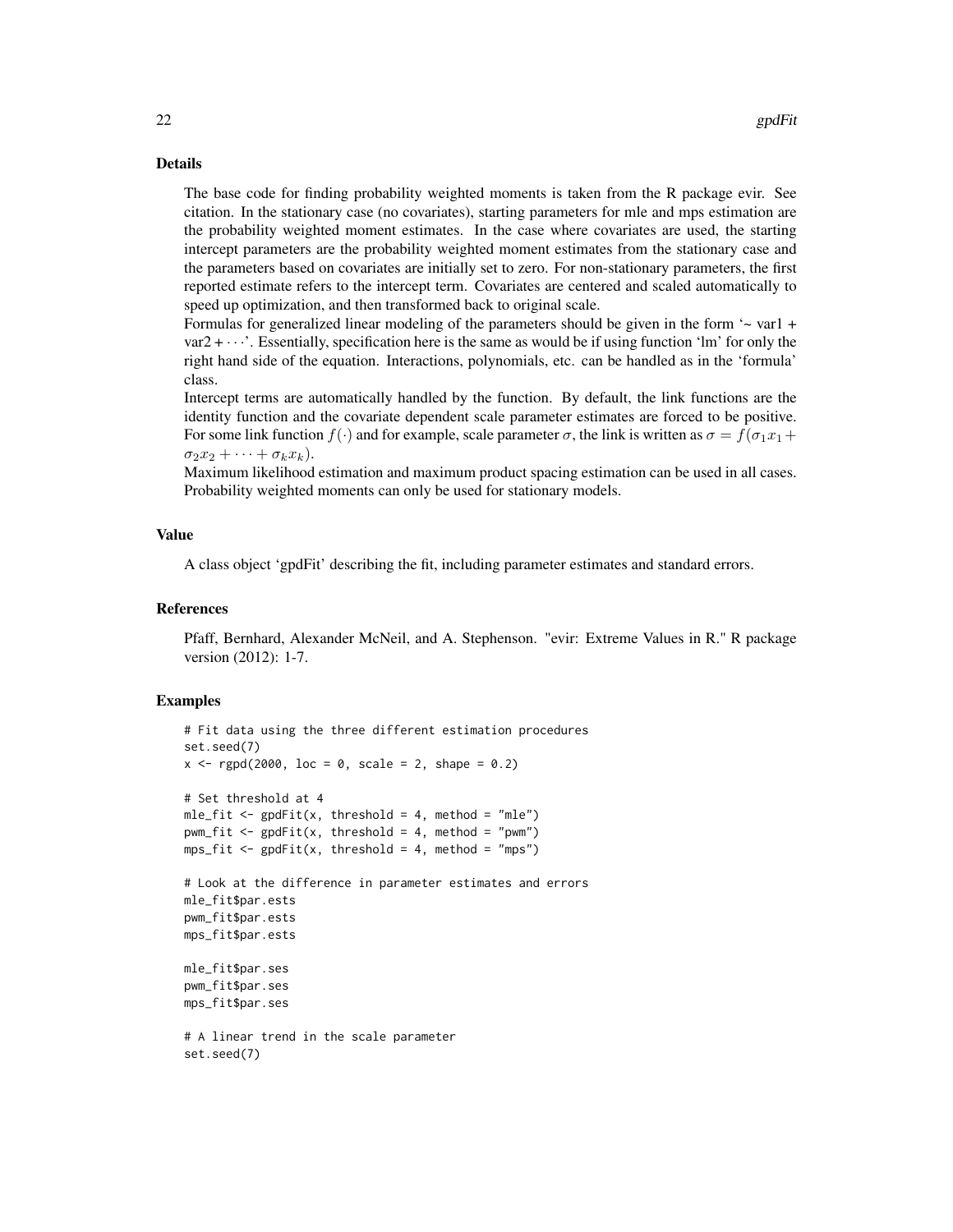# <span id="page-22-0"></span>gpdImAsym 23

```
n < -300x2 \le rgpd(n, loc = 0, scale = 1 + 1:n / 200, shape = 0)
covs \leftarrow as.data-frame(seq(1, n, 1))names(covs) <- c("Trend1")
result1 <- gpdfit(x2, threshold = 0, scalevars = cows, scaleform = ~ Trend1)# Show summary of estimates
result1
```
<span id="page-22-1"></span>gpdImAsym *GPD Asymptotic Adjusted Information Matrix (IM) Test*

# Description

Runs the IM Test using bootstrap estimated covariance matrix. Asymptotically (in sample size) follows the F(3, bootnum - 3) distribution (see reference for details).

# Usage

gpdImAsym(data, bootnum, theta = NULL)

# Arguments

| data    | Data should be in vector form.                                               |
|---------|------------------------------------------------------------------------------|
| bootnum | Number of bootstrap replicates for the covariance estimate.                  |
| theta   | Estimate for theta in the vector form (scale, shape). If NULL, uses the MLE. |

# Value

| statistic                  | Test statistic.                                                                                                                                        |
|----------------------------|--------------------------------------------------------------------------------------------------------------------------------------------------------|
| p.value                    | P-value for the test.                                                                                                                                  |
| theta<br>effective_bootnum | Value of theta used in the test.                                                                                                                       |
|                            | Effective number of bootstrap replicates used for the covariance estimate. If a<br>replicate fails to converge, it will not be used in the estimation. |

# References

Dhaene, G., & Hoorelbeke, D. (2004). The information matrix test with bootstrap-based covariance matrix estimation. Economics Letters, 82(3), 341-347.

```
# Generate some data from GPD
x \leq - rgpd(200, loc = 0, scale = 1, shape = 0.2)
gpdImAsym(x, bootnum = 50)
```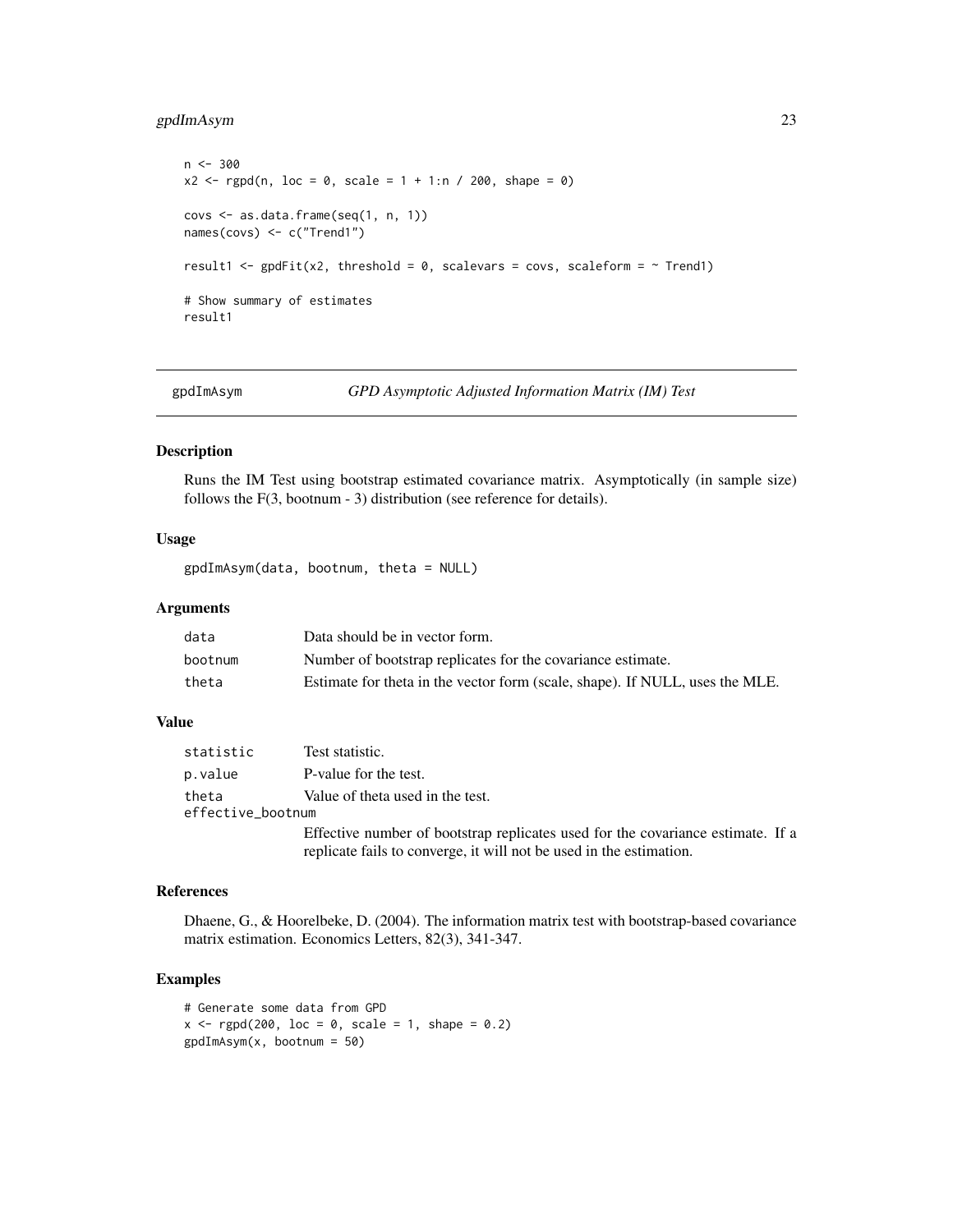<span id="page-23-1"></span><span id="page-23-0"></span>

# Description

Runs the IM Test using a two-step iterative procedure, to boostrap the covariance estimate and critical values. See reference for details.

# Usage

gpdImPb(data, inner, outer, allowParallel = FALSE, numCores = 1)

# Arguments

| data          | Data should be in vector form.                                                     |
|---------------|------------------------------------------------------------------------------------|
| inner         | Number of bootstrap replicates for the covariance estimate.                        |
| outer         | Number of bootstrap replicates for critical values.                                |
| allowParallel | Should the outer bootstrap procedure be run in parallel or not. Defaults to false. |
| numCores      | If allow Parallel is true, specify the number of cores to use.                     |

# Details

Warning: This test can be very slow, since the covariance estimation is nested within the outer replicates. It would be recommended to use a small number of replicates for the covariance estimate (at most 50).

#### Value

| statistic         | Test statistic.                                                                |
|-------------------|--------------------------------------------------------------------------------|
| p.value           | P-value for the test.                                                          |
| theta             | Estimate of theta for the initial dataset.                                     |
| effective_bootnum |                                                                                |
|                   | Effective number of outer bootstrap replicates used (only those that converged |
|                   | are used).                                                                     |

# References

Dhaene, G., & Hoorelbeke, D. (2004). The information matrix test with bootstrap-based covariance matrix estimation. Economics Letters, 82(3), 341-347.

```
x \leq - rgpd(200, loc = 0, scale = 1, shape = 0.2)
\text{gpdImPb}(x, \text{ inner} = 20, \text{ outer} = 99)
```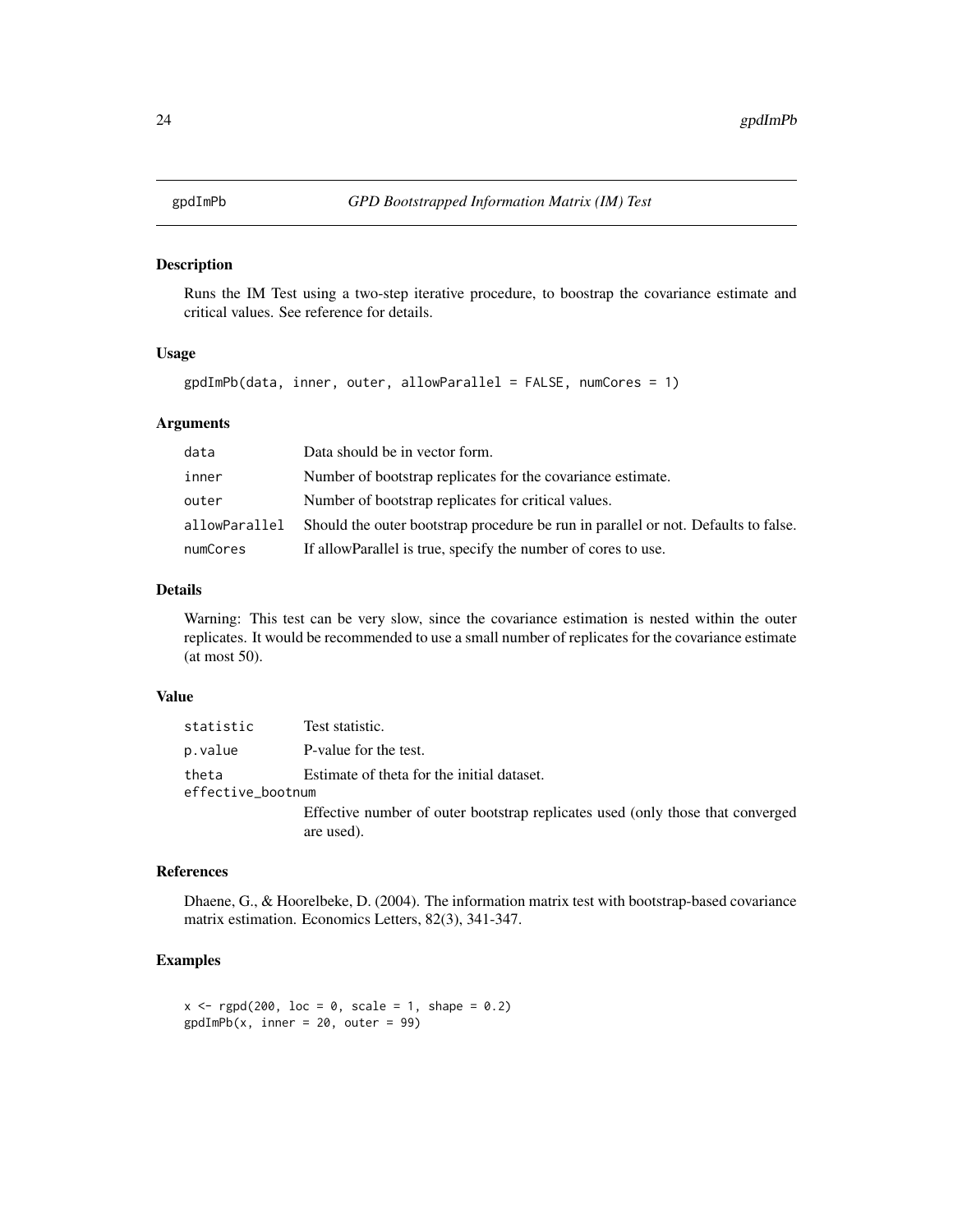<span id="page-24-2"></span><span id="page-24-0"></span>

# Description

Fast weighted bootstrap alternative to the parametric bootstrap procedure for the Generalized Pareto score test.

# Usage

```
gpdMultScore(data, bootnum, information = c("expected", "observed"))
```
# Arguments

| data        | Data should be in vector form.                                 |
|-------------|----------------------------------------------------------------|
| bootnum     | Number of bootstrap replicates.                                |
| information | To use expected (default) or observed information in the test. |

# Value

| statistic | Test statistic.                  |
|-----------|----------------------------------|
| p.value   | P-value for the test.            |
| theta     | Value of theta used in the test. |

# Examples

 $x \le$  rgpd(100, loc = 0, scale = 1, shape = 0.25) gpdMultScore(x, bootnum = 1000)

<span id="page-24-1"></span>gpdPbScore *GPD Parametric Bootstrap Score Test*

# Description

Parametric bootstrap score test procedure to assess goodness-of-fit to the Generalized Pareto distribution.

```
gpdPbScore(
  data,
 bootnum,
  information = c("expected", "observed"),
 allowParallel = FALSE,
  numCores = 1
)
```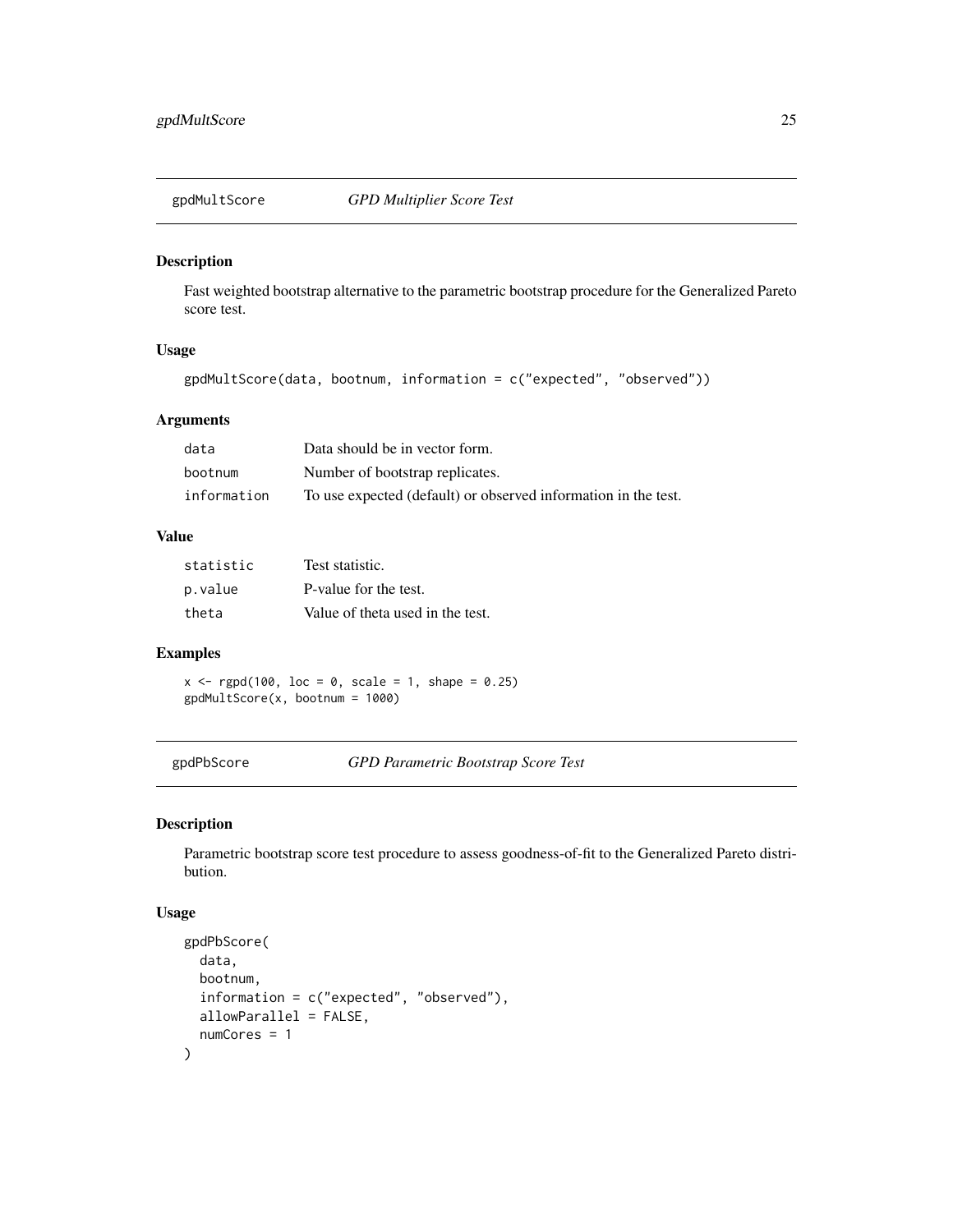# Arguments

| data          | Data should be in vector form.                                               |
|---------------|------------------------------------------------------------------------------|
| bootnum       | Number of bootstrap replicates.                                              |
| information   | To use expected (default) or observed information in the test.               |
| allowParallel | Should the bootstrap procedure be run in parallel or not. Defaults to false. |
| numCores      | If allow Parallel is true, specify the number of cores to use.               |

# Value

| statistic         | Test statistic.                                                                |  |
|-------------------|--------------------------------------------------------------------------------|--|
| p.value           | P-value for the test.                                                          |  |
| theta             | Estimated value of theta for the initial data.                                 |  |
| effective bootnum |                                                                                |  |
|                   | Effective number of bootstrap replicates (only those that converged are used). |  |

# Examples

```
# Generate some data from GPD
x \leq - rgpd(200, loc = 0, scale = 1, shape = 0.2)
gpdPbScore(x, bootnum = 100)
```
<span id="page-25-1"></span>

| gpdProfShape | GPD Shape Parameter Profile Likelihood Estimation for Stationary |  |
|--------------|------------------------------------------------------------------|--|
|              | Models                                                           |  |

# Description

Computes the profile likelihood based confidence interval for the shape parameter of the stationary Generalized Pareto model.

# Usage

 $gpdProfShape(z, conf = 0.95, plot = TRUE)$ 

# Arguments

|      | A class object returned from gpdFit.                      |
|------|-----------------------------------------------------------|
| conf | Confidence level to use. Defaults to 95 percent.          |
| plot | Plot the profile likelihood and estimate (vertical line)? |

# Value

| Estimate  | Estimated shape parameter.                                            |
|-----------|-----------------------------------------------------------------------|
| CI        | Profile likelihood based confidence interval for the shape parameter. |
| ConfLevel | The confidence level used.                                            |

<span id="page-25-0"></span>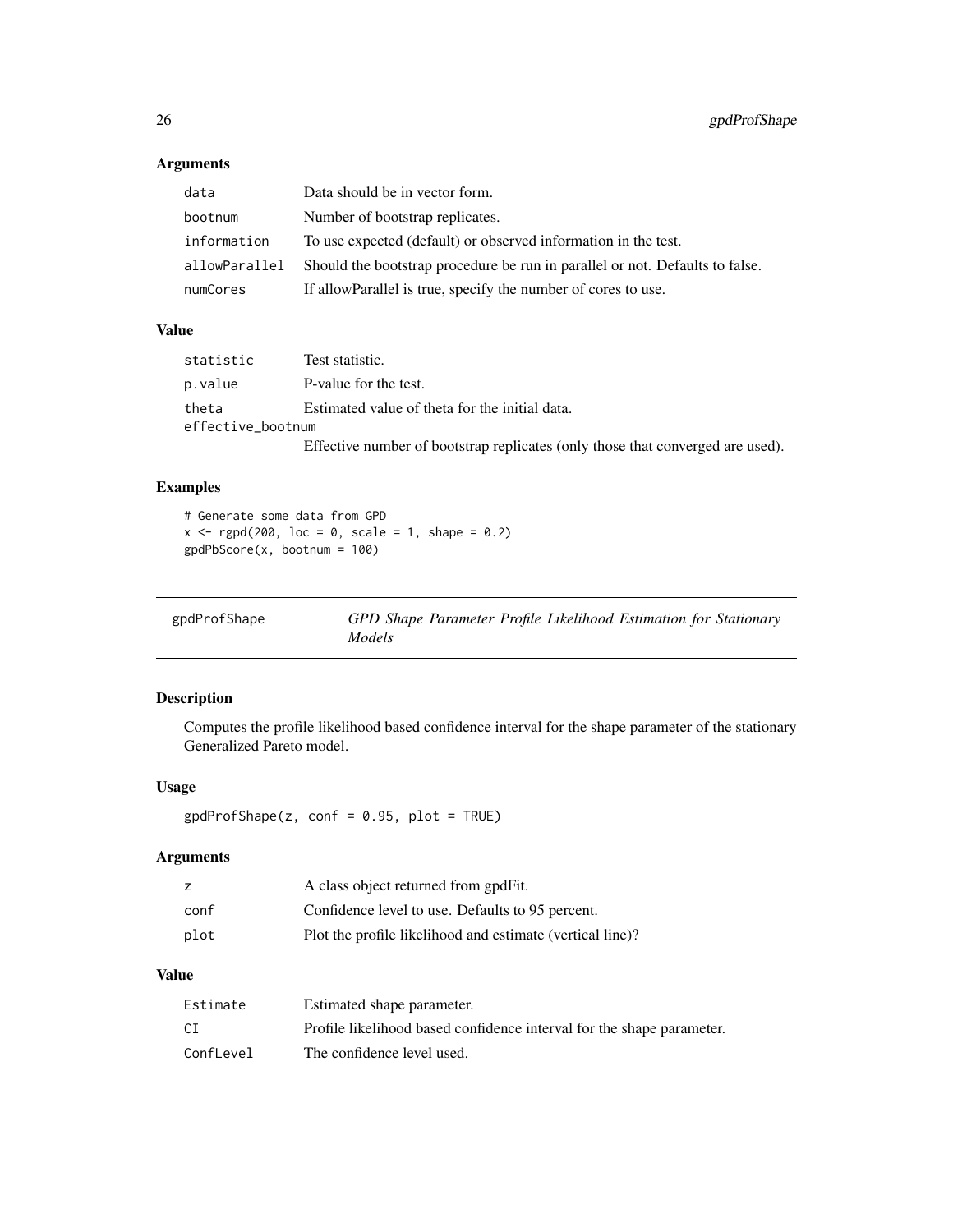#### <span id="page-26-0"></span>gpdRl 27 barr 200 and 200 and 200 and 200 and 200 and 200 and 200 and 200 and 200 and 200 and 200 and 200 and

# Examples

```
x \leq - rgpd(200, loc = 0, scale = 1, shape = 0.25)
z \leftarrow gpdFit(x, threshold = 0)
gpdProfShape(z)
```
<span id="page-26-1"></span>

1 GPD Return Level Estimate and Confidence Interval for Stationary *Models*

# Description

Computes stationary m-period return level estimate and interval for the Generalized Pareto distribution, using either the delta method or profile likelihood.

# Usage

```
gpdRl(
  z,
  period,
  conf = 0.95,method = c("delta", "profile"),
  plot = TRUE,
  opt = c("Nelder-Mead")
\mathcal{L}
```
# Arguments

| Z.     | An object of class 'gpdFit'.                                                                                                                  |
|--------|-----------------------------------------------------------------------------------------------------------------------------------------------|
| period | The number of periods to use for the return level.                                                                                            |
| conf   | Confidence level. Defaults to 95 percent.                                                                                                     |
| method | The method to compute the confidence interval - either delta method (default)<br>or profile likelihood.                                       |
| plot   | Plot the profile likelihood and estimate (vertical line)?                                                                                     |
| opt    | Optimization method to maximize the profile likelihood if that is selected. Ar-<br>gument passed to optim. The default method is Nelder-Mead. |

# Details

Caution: The profile likelihood optimization may be slow for large datasets.

# Value

| Estimate  | Estimated m-period return level.                   |
|-----------|----------------------------------------------------|
| СI        | Confidence interval for the m-period return level. |
| Period    | The period length used.                            |
| ConfLevel | The confidence level used.                         |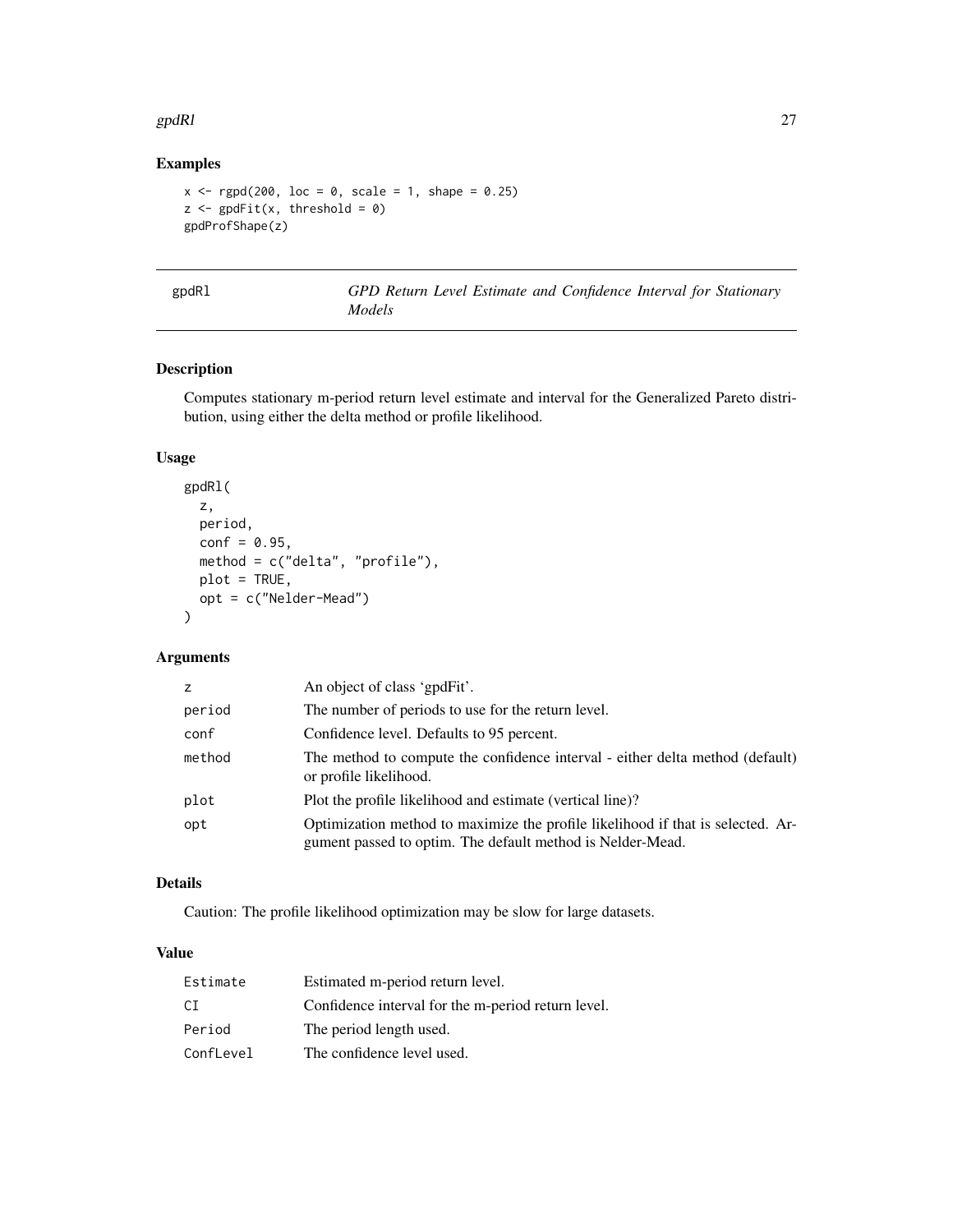# References

Coles, S. (2001). An introduction to statistical modeling of extreme values (Vol. 208). London: Springer.

#### Examples

```
x \leq - rgpd(5000, loc = 0, scale = 1, shape = -0.1)
# Compute 50-period return level.
z <- gpdFit(x, nextremes = 200)
gpdRl(z, period = 50, method = "delta")gpdRl(z, period = 50, method = "profile")
```
<span id="page-27-1"></span>gpdSeqTests *GPD Multiple Threshold Goodness-of-Fit Testing*

# Description

Wrapper function to test multiple thresholds for goodness-of-fit to the Generalized Pareto model. Can choose which test to run from the available tests in this package.

#### Usage

```
gpdSeqTests(
  data,
  thresholds = NULL,
  nextremes = NULL,
  method = c("ad", "cvm", "pbscore", "multscore", "imasym", "impb"),
  nsim = NULL,inner = NULL,
  outer = NULL,
  information = c("expected", "observed"),
  allowParallel = FALSE,
  numCores = 1
)
```

| data       | Original, full dataset in vector form.                                                                                                   |
|------------|------------------------------------------------------------------------------------------------------------------------------------------|
| thresholds | A set of threshold values (either this or a set of the number of extremes must be<br>given, but not both). Must be provided as a vector. |
| nextremes  | A set of the number of upper extremes to be used, provided as a vector.                                                                  |
| method     | Which test to run to sequentially test the thresholds. Must be one of 'ad', 'cvm',<br>'pbscore', 'multscore', 'imasym', or 'impb'.       |
| nsim       | Number of boostrap replicates for the 'ad', 'cvm', 'pbscore', 'multscore', and<br>'imasym' tests.                                        |
| inner      | Number of inner boostrap replicates if 'impb' test is chosen.                                                                            |

<span id="page-27-0"></span>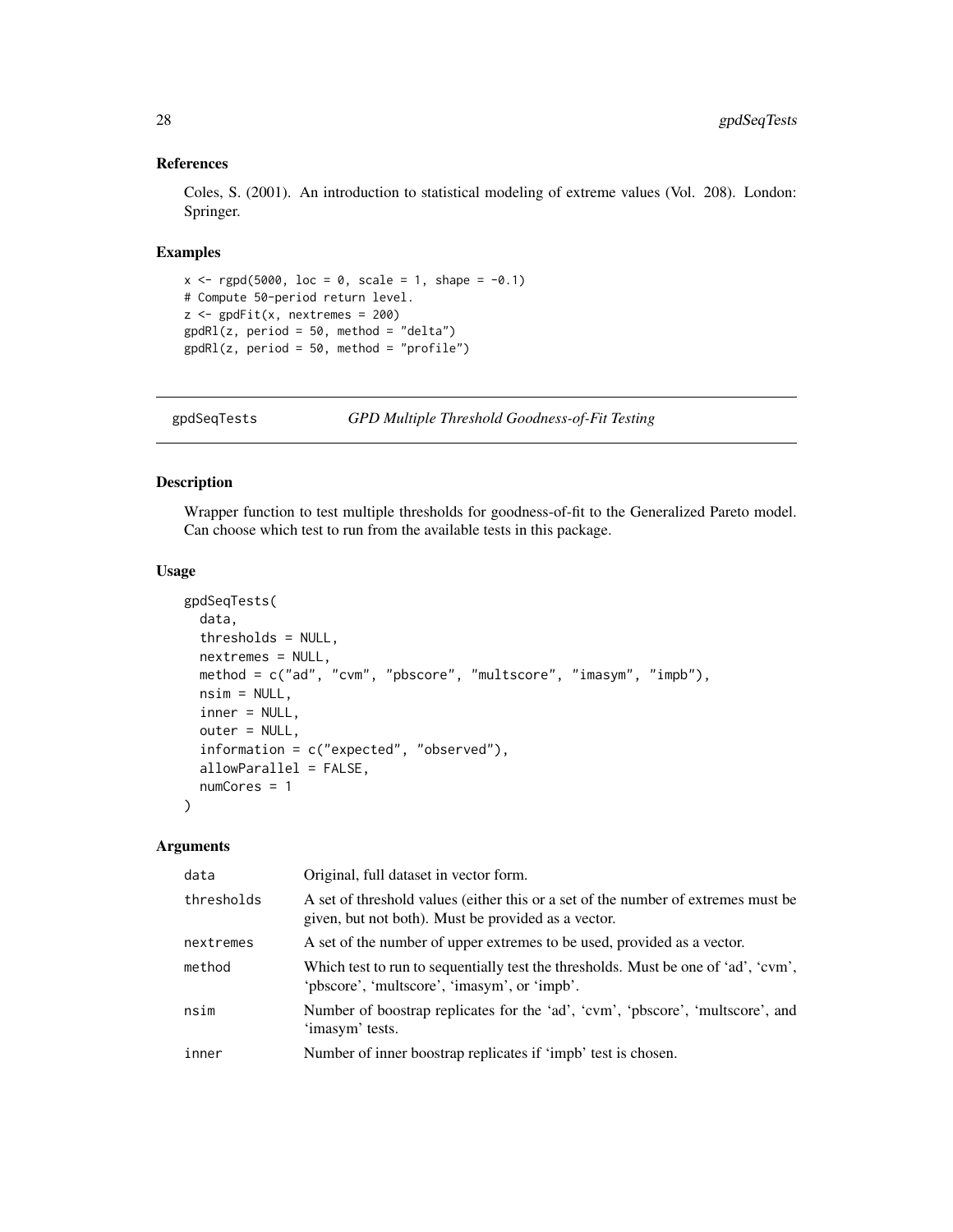#### <span id="page-28-0"></span>lowestoft 29

| outer       | Number of outer boostrap replicates if 'impb' test is chosen.                                                                      |
|-------------|------------------------------------------------------------------------------------------------------------------------------------|
| information | To use observed or expected (default) information for the 'pbscore' and 'multscore'<br>tests.                                      |
|             | allowParallel If selected, should the 'cvm', 'ad', 'pbscore', or 'impb' procedure be run in<br>parallel or not. Defaults to false. |
| numCores    | If allow Parallel is true, specify the number of cores to use.                                                                     |

# Details

Function returns a matrix containing the thresholds used, the number of observations above each threshold, the corresponding test statistics, p-values (raw and transformed), and parameter estimates at each threshold. The user must provide the data, a vector of thresholds or number of upper extremes to be used, and select the test.

# Value

| threshold   | The threshold used for the test.                                 |
|-------------|------------------------------------------------------------------|
| num.above   | The number of observations above the given threshold.            |
| p.values    | Raw p-values for the thresholds tested.                          |
| ForwardStop | Transformed p-values according to the ForwardStop stopping rule. |
| StrongStop  | Transformed p-values according to the StrongStop stopping rule.  |
| statistic   | Returned test statistics of each individual test.                |
| est.scale   | Estimated scale parameter for the given threshold.               |
| est.shape   | Estimated shape parameter for the given threshold.               |

# Examples

```
set.seed(7)
x \leq rgpd(10000, loc = 0, scale = 5, shape = 0.2)
## A vector of thresholds to test
threshes <- c(1.5, 2.5, 3.5, 4.5, 5.5)
ggdSeqTests(x, thresholds = thresholds, method = "ad")
```
<span id="page-28-1"></span>lowestoft *Top Ten Annual Sea Levels: Lowestoft, UK (1964 - 2014)*

# Description

Top ten annual sea levels at the LoweStoft Station tide gauge from 1964 - 2014. From 1964 - 1992, raw data is collected in hour intervals; from 1993 - present, raw data is collected in fifteen minute intervals. Data is pre-processed here to account for storm length - see reference for details.

#### Usage

data(lowestoft)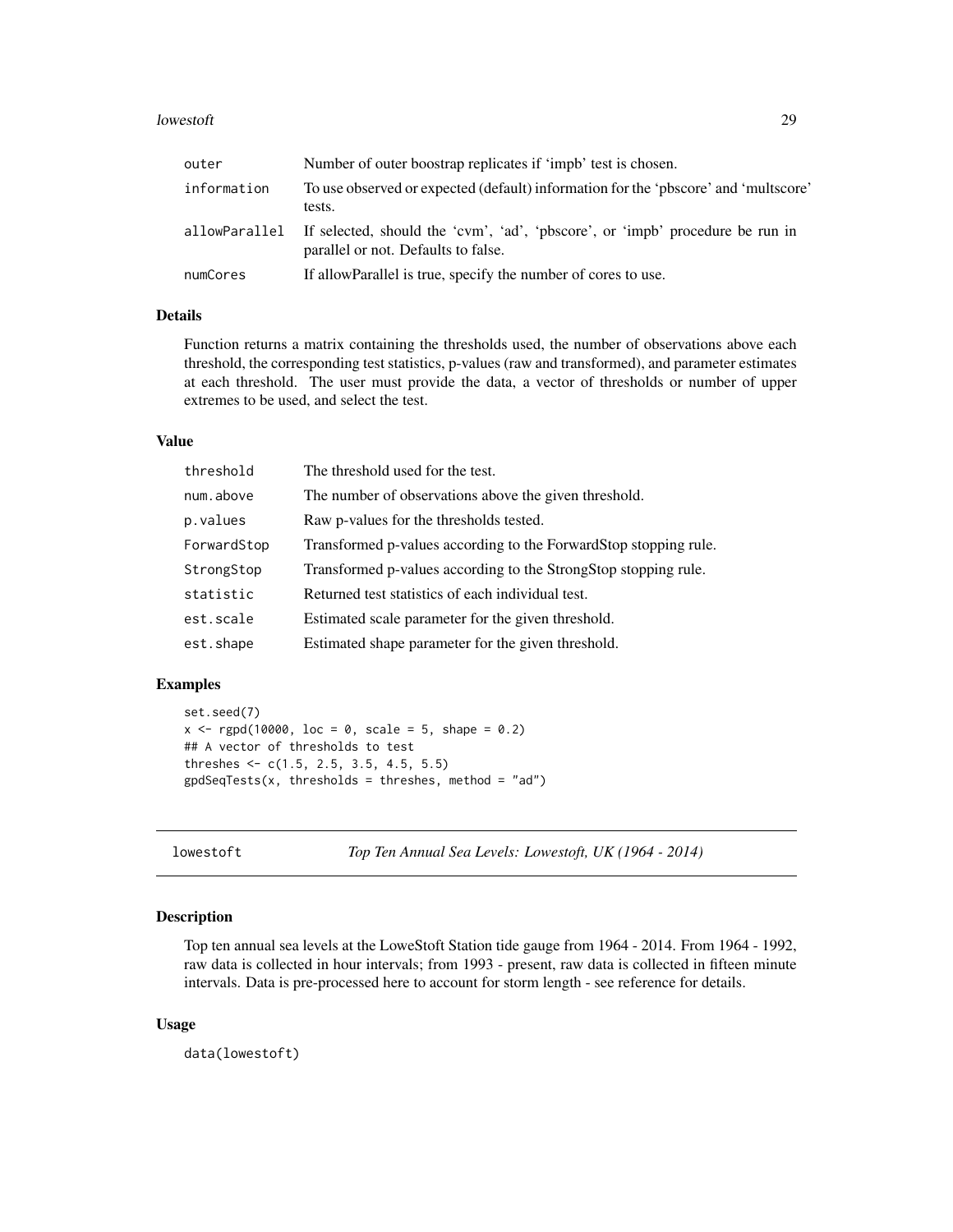# <span id="page-29-0"></span>Format

A data matrix with 51 observations. Each year is considered an observation, with the top ten annual sea level events.

# Source

UK Tide Gauge Network (Lowestoft Station): https://www.bodc.ac.uk/data/online\_delivery/ntslf/processed/

# References

Bader B., Yan J., & Zhang X. (2015). Automated Selection of r for the r Largest Order Statistics Approach with Adjustment for Sequential Testing. Department of Statistics, University of Connecticut.

# Examples

```
data(lowestoft)
gevrSeqTests(lowestoft, method = "ed")
## Not run
## Look at the difference in confidence intervals between r = 1 and r = 10# z1 <- gevrFit(lowestoft[, 1])
# z2 <- gevrFit(lowestoft)
# gevrRl(z1, 50, method = "profile")
# gevrRl(z2, 50, method = "profile")
```
<span id="page-29-1"></span>mrlPlot *Mean Residual Life Plot for the Generalized Pareto Distribution*

#### Description

Plots the empirical mean residual life, with confidence intervals. The mean residual life plot provides a visual diagnostic tool to choose a threshold for exceedances.

# Usage

```
mrlPlot(data, thresholds = NULL, conf = 0.95, npoints = 100)
```

| data       | Vector of data.                                                        |
|------------|------------------------------------------------------------------------|
| thresholds | A numeric vector of threshold(s) to plot vertically. Defaults to NULL. |
| conf       | The level of the confidence bounds to use. Defaults to 0.95.           |
| npoints    | The number of points to interpolate with. Defaults to 100.             |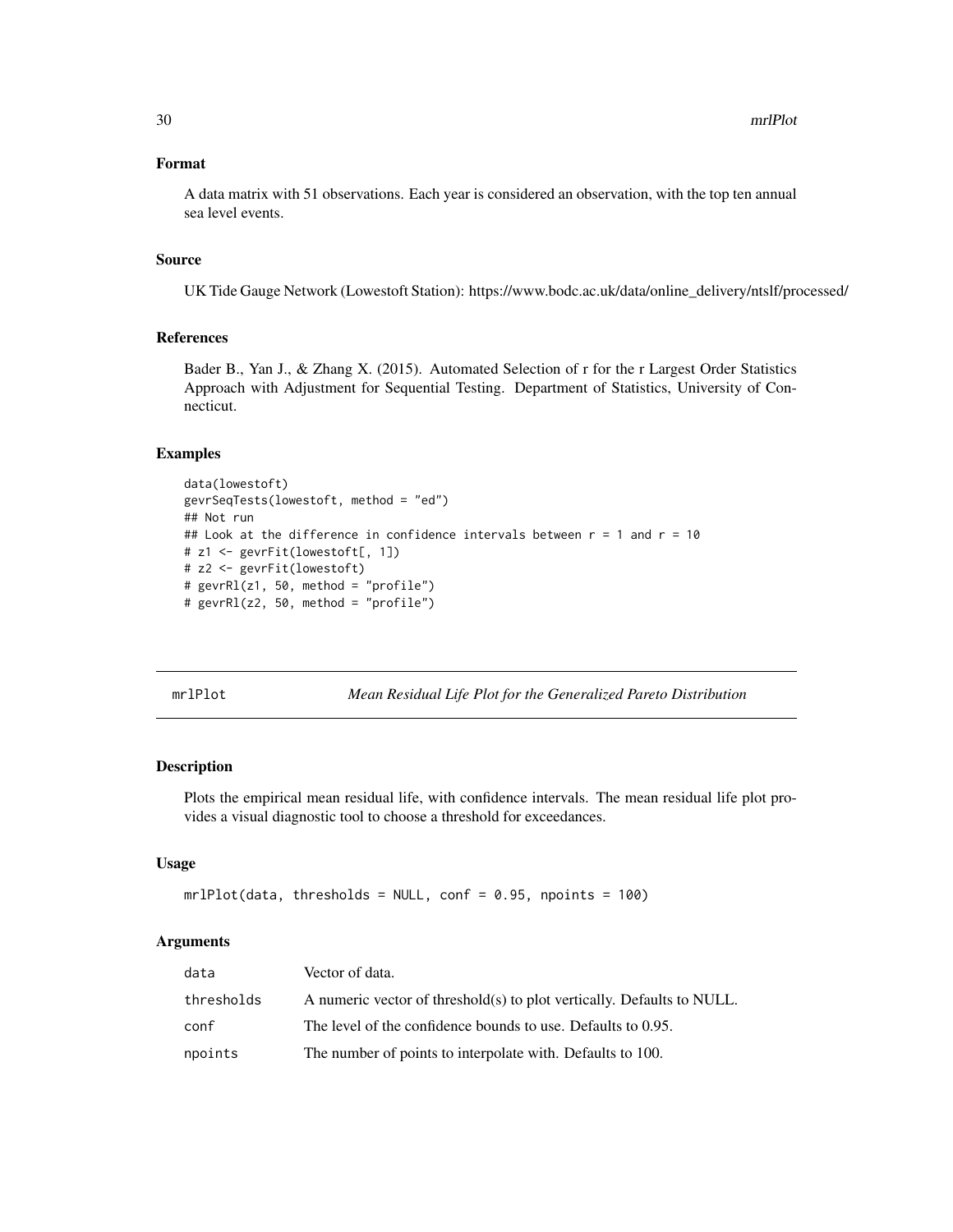#### <span id="page-30-0"></span>pSeqStop 31

# Examples

```
x \leq - rgpd(500, loc = 0, scale = 1, shape = 0.1)
mrllPlot(x, thresholds = c(2))
```
<span id="page-30-1"></span>

#### pSeqStop *P-Value Sequential Adjustment*

# Description

Given a set of (ordered) p-values, returns p-values adjusted according to the ForwardStop and StrongStop stopping rules.

#### Usage

pSeqStop(p)

# Arguments

p Vector of ordered p-values.

#### Details

Roughly speaking, under the assumption of independent but ordered p-values, the StrongStop adjusted p-values control for the familywise error rate, while ForwardStop provides control for the false discovery rate.

# Value

| StrongStop  | Vector of ordered p-values adjusted for the familywise error rate. |
|-------------|--------------------------------------------------------------------|
| ForwardStop | Vector of ordered p-values adjusted for the false discovery rate.  |
| UnAdjusted  | Vector of non-transformed p-values.                                |

#### References

G'Sell, M. G., Wager, S., Chouldechova, A., & Tibshirani, R. (2013). Sequential Selection Procedures and False Discovery Rate Control. arXiv preprint arXiv:1309.5352.

Benjamini, Y., & Hochberg, Y. (1995). Controlling the false discovery rate: a practical and powerful approach to multiple testing. Journal of the Royal Statistical Society. Series B (Methodological), 289-300.

Bader B., Yan J., & Zhang X. (2015). Automated Selection of r for the r Largest Order Statistics Approach with Adjustment for Sequential Testing. Department of Statistics, University of Connecticut.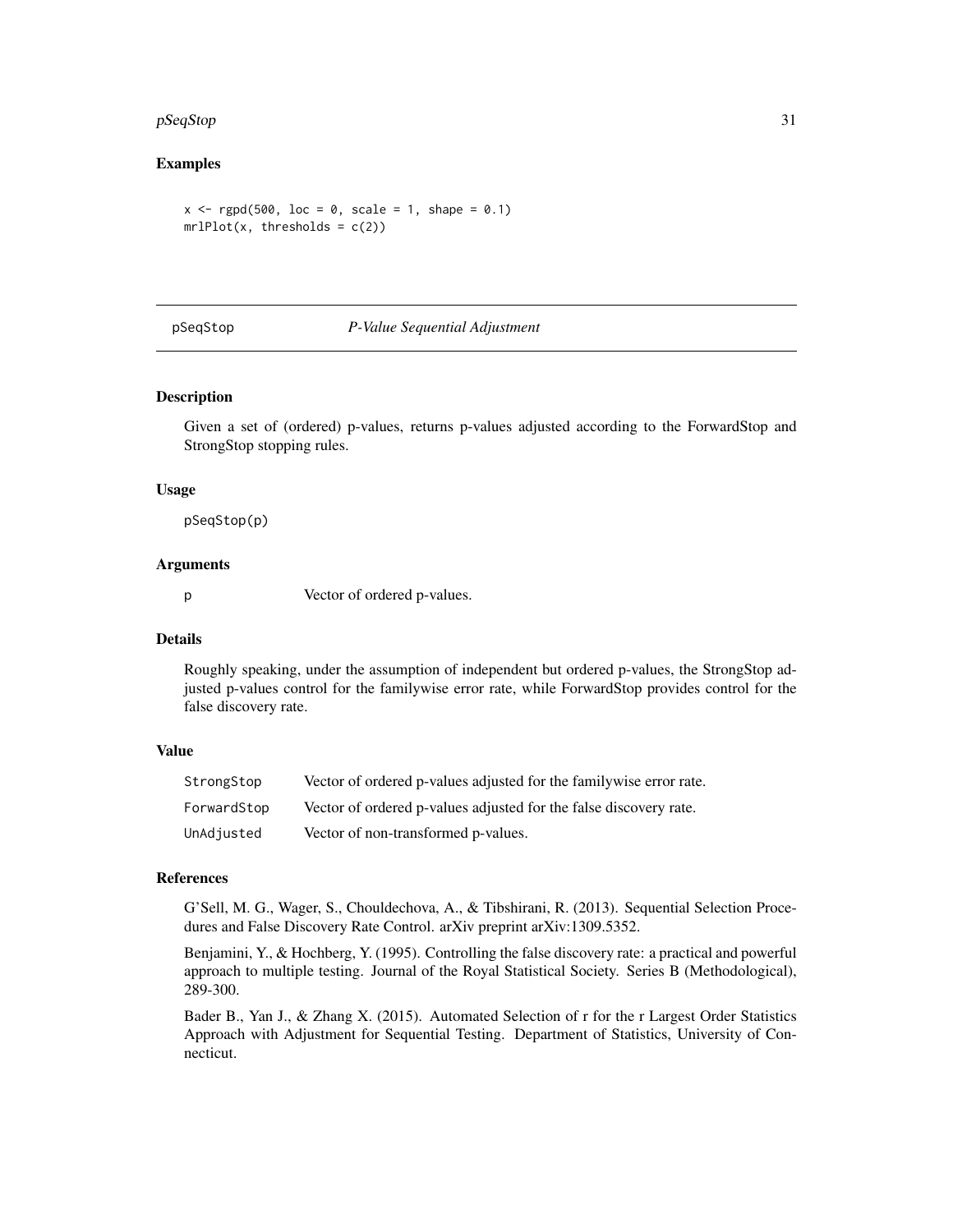32 pSeqStop and the set of the set of the set of the set of the set of the set of the set of the set of the set of the set of the set of the set of the set of the set of the set of the set of the set of the set of the set

```
x \leq rgevr(500, 10, loc = 0.5, scale = 1, shape = 0.5)
y \leq - gevrSeqTests(x, method = "ed")
pSeqStop(rev(y$p.values))
```